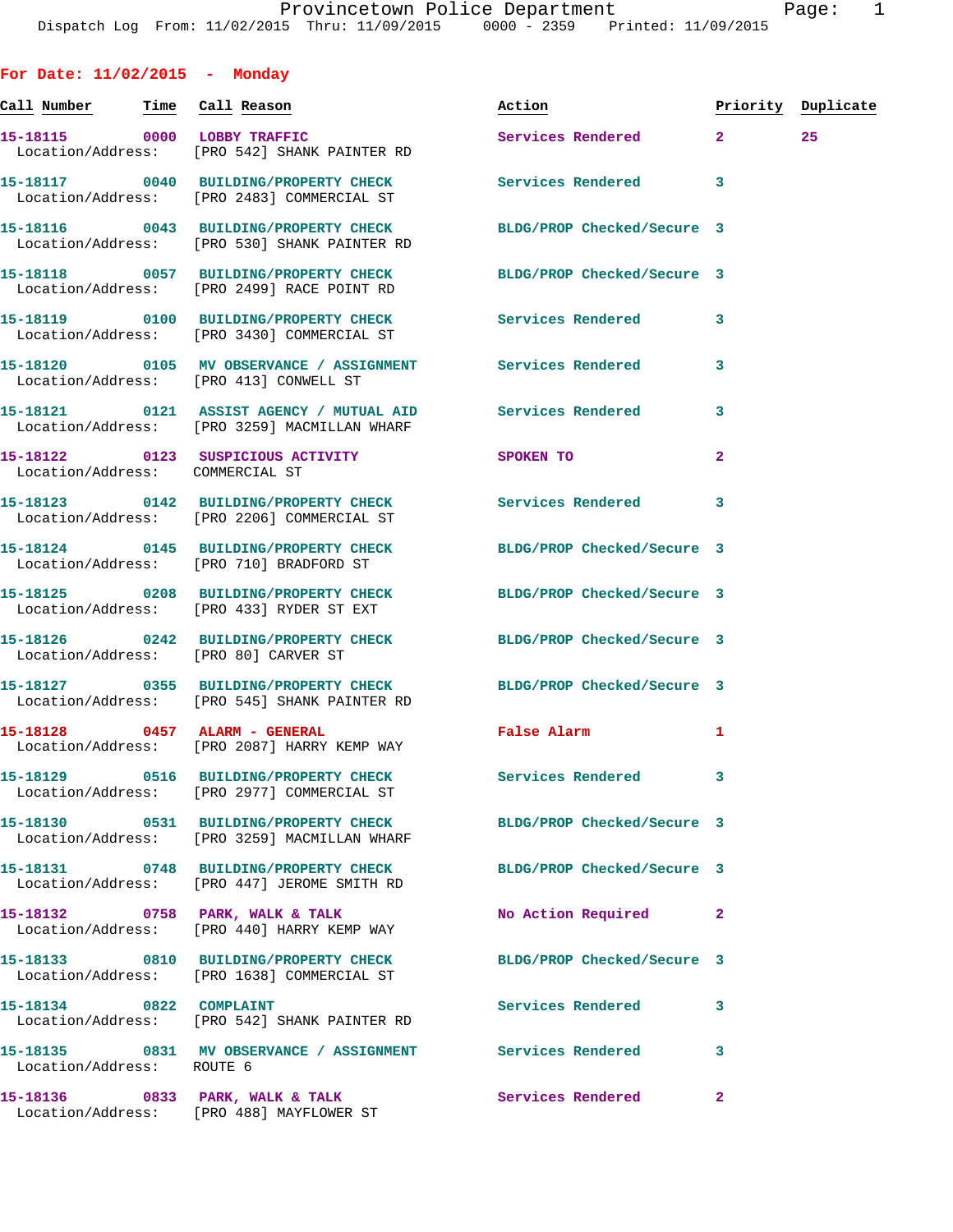|                                      | Dispatch Log From: 11/02/2015 Thru: 11/09/2015 0000 - 2359 Printed: 11/09/2015                                      | Provincetown Police Department |                | Page: 2 |  |
|--------------------------------------|---------------------------------------------------------------------------------------------------------------------|--------------------------------|----------------|---------|--|
|                                      | 15-18137 0848 COURT DUTY No Action Required 3<br>Location/Address: [PRO 542] SHANK PAINTER RD                       |                                |                |         |  |
| 15-18138 0849 COMPLAINT              | Location/Address: [PRO 542] SHANK PAINTER RD                                                                        | SPOKEN TO                      | $\mathbf{3}$   |         |  |
| 15-18139 0852 MV STOP                | Location/Address: ROUTE 6 + CONWELL ST                                                                              | <b>VERBAL WARNING</b>          | 3              |         |  |
|                                      | 15-18141 0915 FOLLOW UP<br>Location/Address: [PRO 285] COMMERCIAL ST                                                | FOLLOW UP                      | $\mathbf{2}$   |         |  |
|                                      | 15-18140 0916 PARK, WALK & TALK<br>Location/Address: [PRO 515] RACE POINT RD                                        | Services Rendered              | $\mathbf{2}$   |         |  |
|                                      | 15-18142 0919 BUILDING/PROPERTY CHECK BLDG/PROP Checked/Secure 3<br>Location/Address: [PRO 3033] COMMERCIAL ST      |                                |                |         |  |
|                                      | 15-18143 0927 BUILDING/PROPERTY CHECK BLDG/PROP Checked/Secure 3<br>Location/Address: [PRO 1780] JOHNSON ST         |                                |                |         |  |
|                                      | 15-18145 0943 MV OBSERVANCE / ASSIGNMENT No Action Required<br>Location/Address: JEROME SMITH RD + SHANK PAINTER RD |                                | 3              |         |  |
|                                      | 15-18144 0944 BUILDING/PROPERTY CHECK BLDG/PROP Checked/Secure 3<br>Location/Address: [PRO 2194] COMMERCIAL ST      |                                |                |         |  |
|                                      | 15-18146 0949 MV OBSERVANCE / ASSIGNMENT Services Rendered<br>Location/Address: HOWLAND ST + WILLOW DR              |                                | $\mathbf{3}$   |         |  |
|                                      | 15-18147 0949 LOST EYEGLASSES SQUARE Services Rendered Location: [PRO 3431] LOPES SQUARE                            |                                | 3              |         |  |
|                                      | 15-18149 1007 PARK, WALK & TALK NO Action Required<br>Location/Address: [PRO 1892] SHANK PAINTER RD                 |                                | $\mathbf{2}$   |         |  |
|                                      | 15-18150 1012 LOST SAMSUNG CELL/PURPLE CASE Services Rendered<br>Location/Address: [PRO 182] COMMERCIAL ST          |                                | $\mathbf{3}$   |         |  |
|                                      | 15-18151 1016 911 SERVICE                                                                                           | No Action Required             | 3              |         |  |
|                                      | 15-18152 1028 MV OBSERVANCE / ASSIGNMENT No Action Required<br>Location/Address: [PRO 447] JEROME SMITH RD          |                                | $\mathbf{3}$   |         |  |
| Location/Address: ROUTE 6            | 15-18154 1032 MV OBSERVANCE / ASSIGNMENT Services Rendered                                                          |                                | 3              |         |  |
|                                      | 15-18153 1033 PARK, WALK & TALK<br>Location/Address: [PRO 105] COMMERCIAL ST                                        | Services Rendered              | $\mathbf{2}$   |         |  |
|                                      | 15-18155 1107 PARK, WALK & TALK<br>Location/Address: [PRO 519] RACE POINT RD                                        | Services Rendered              | $\mathbf{2}$   |         |  |
|                                      | 15-18156 1117 MEDICAL EMERGENCY<br>Location/Address: [PRO 155] COMMERCIAL ST                                        | <b>PATIENT REFUSAL</b>         | 1              |         |  |
|                                      | 15-18157 1134 FOLLOW UP<br>Location/Address: [PRO 488] MAYFLOWER ST                                                 | No Action Required             | $\mathbf{2}$   |         |  |
|                                      | 15-18158 1219 PARK, WALK & TALK<br>Location/Address: [PRO 3222] ALDEN ST                                            | Services Rendered              | $\overline{2}$ |         |  |
| Location/Address: [PRO 2513] ROUTE 6 | 15-18159 1249 MV OBSERVANCE / ASSIGNMENT Services Rendered                                                          |                                | 3              |         |  |
|                                      | 15-18160 1251 LOST/FOUND PROPERTY<br>Location: [PRO 3431] LOPES SQUARE                                              | Services Rendered              | $\mathbf{3}$   |         |  |
|                                      | 15-18161 1254 ATTEMPT TO LOCATE<br>Location/Address: [PRO 1382] FRANKLIN ST                                         | Services Rendered              | 3              |         |  |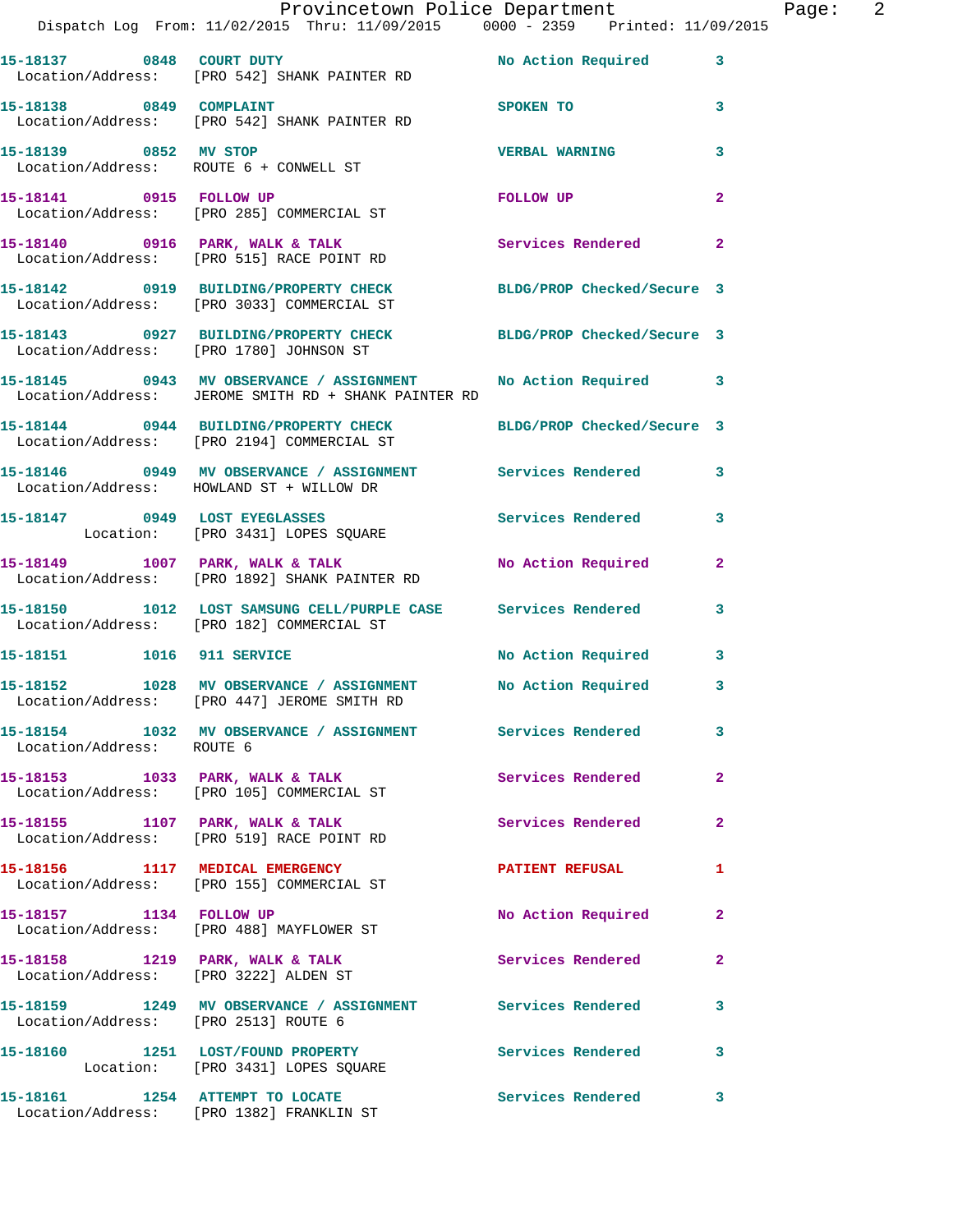|                                                                       | Provincetown Police Department<br>Dispatch Log From: 11/02/2015 Thru: 11/09/2015 0000 - 2359 Printed: 11/09/2015 |                            |                |
|-----------------------------------------------------------------------|------------------------------------------------------------------------------------------------------------------|----------------------------|----------------|
|                                                                       |                                                                                                                  | No Action Required         | $\mathbf{2}$   |
| Location/Address: BRADFORD ST                                         | 15-18163 1335 BUILDING/PROPERTY CHECK BLDG/PROP Checked/Secure 3                                                 |                            |                |
|                                                                       | 15-18164 1536 MEDICAL EMERGENCY<br>Location/Address: [PRO 442] HARRY KEMP WAY                                    | <b>PATIENT REFUSAL</b>     | 1              |
| 15-18165 1600 MV STOP                                                 | Location/Address: [PRO 549] STANDISH ST                                                                          | <b>VERBAL WARNING</b>      | 3              |
| 15-18166    1620    MV DISABLED<br>Location/Address: SHANK PAINTER RD |                                                                                                                  | Services Rendered          | $\overline{a}$ |
|                                                                       | 15-18167 1627 PARK, WALK & TALK<br>Location/Address: [PRO 105] COMMERCIAL ST                                     | <b>Services Rendered</b>   | $\overline{a}$ |
|                                                                       | 15-18168 1652 BUILDING/PROPERTY CHECK<br>Location/Address: [PRO 519] RACE POINT RD                               | BLDG/PROP Checked/Secure 3 |                |
| 15-18169 1803 911 GENERAL                                             | Location/Address: [PRO 63] BRADFORD ST EXT                                                                       | Services Rendered          | 1              |
|                                                                       | 15-18171 1814 ALARM - GENERAL<br>Location/Address: [PRO 1237] MILLER HILL RD                                     | <b>Services Rendered</b>   | 1              |
|                                                                       | 15-18172 1831 BUILDING/PROPERTY CHECK<br>Location/Address: [PRO 530] SHANK PAINTER RD                            | BLDG/PROP Checked/Secure 3 |                |
| Location: DOWN TOWN                                                   | 15-18173 1832 PARK, WALK & TALK                                                                                  | <b>No Action Required</b>  | $\mathbf{2}$   |
|                                                                       | 15-18174 1907 BUILDING/PROPERTY CHECK<br>Location/Address: [PRO 3033] COMMERCIAL ST                              | BLDG/PROP Checked/Secure 3 |                |
| 15-18176 1916 MV STOP                                                 | Location/Address: [PRO 43] BRADFORD ST                                                                           | <b>VERBAL WARNING</b>      | 3              |
|                                                                       | 15-18177 1957 BUILDING/PROPERTY CHECK<br>Location/Address: [PRO 3317] CEMETERY RD                                | BLDG/PROP Checked/Secure 3 |                |
|                                                                       | 15-18178 2040 MV OBSERVANCE / ASSIGNMENT No Action Required<br>Location/Address: HOWLAND ST + BRADFORD ST        |                            | 3              |
| 15-18179 2100 MV STOP                                                 | Location/Address: [PRO 742] BRADFORD ST                                                                          | <b>VERBAL WARNING</b>      | 3              |
|                                                                       | 15-18180 2111 ASSIST AGENCY / WATER DEPT Services Rendered<br>Location/Address: [PRO 395] COMMERCIAL ST          |                            | 3              |
|                                                                       | 15-18181 2133 BUILDING/PROPERTY CHECK<br>Location/Address: [PRO 3259] MACMILLAN WHARF                            | BLDG/PROP Checked/Secure 3 |                |
|                                                                       | 15-18182 2137 BUILDING/PROPERTY CHECK<br>Location/Address: [PRO 519] RACE POINT RD                               | BLDG/PROP Checked/Secure 3 |                |
|                                                                       | 15-18183 2143 BUILDING/PROPERTY CHECK<br>Location/Address: [PRO 440] HARRY KEMP WAY                              | BLDG/PROP Checked/Secure 3 |                |
|                                                                       | 15-18184 2211 BUILDING/PROPERTY CHECK<br>Location/Address: [PRO 710] BRADFORD ST                                 | BLDG/PROP Checked/Secure 3 |                |
|                                                                       | 15-18185 2217 BUILDING/PROPERTY CHECK<br>Location/Address: [PRO 3243] SHANK PAINTER RD                           | BLDG/PROP Checked/Secure 3 |                |
| 15-18186 2314 NOISE COMPLAINT<br>Location/Address: RACE POINT RD      |                                                                                                                  | No Action Required         | 3              |
|                                                                       | 15-18187 2328 BUILDING/PROPERTY CHECK<br>Location/Address: [PRO 440] HARRY KEMP WAY                              | BLDG/PROP Checked/Secure 3 |                |

Page: 3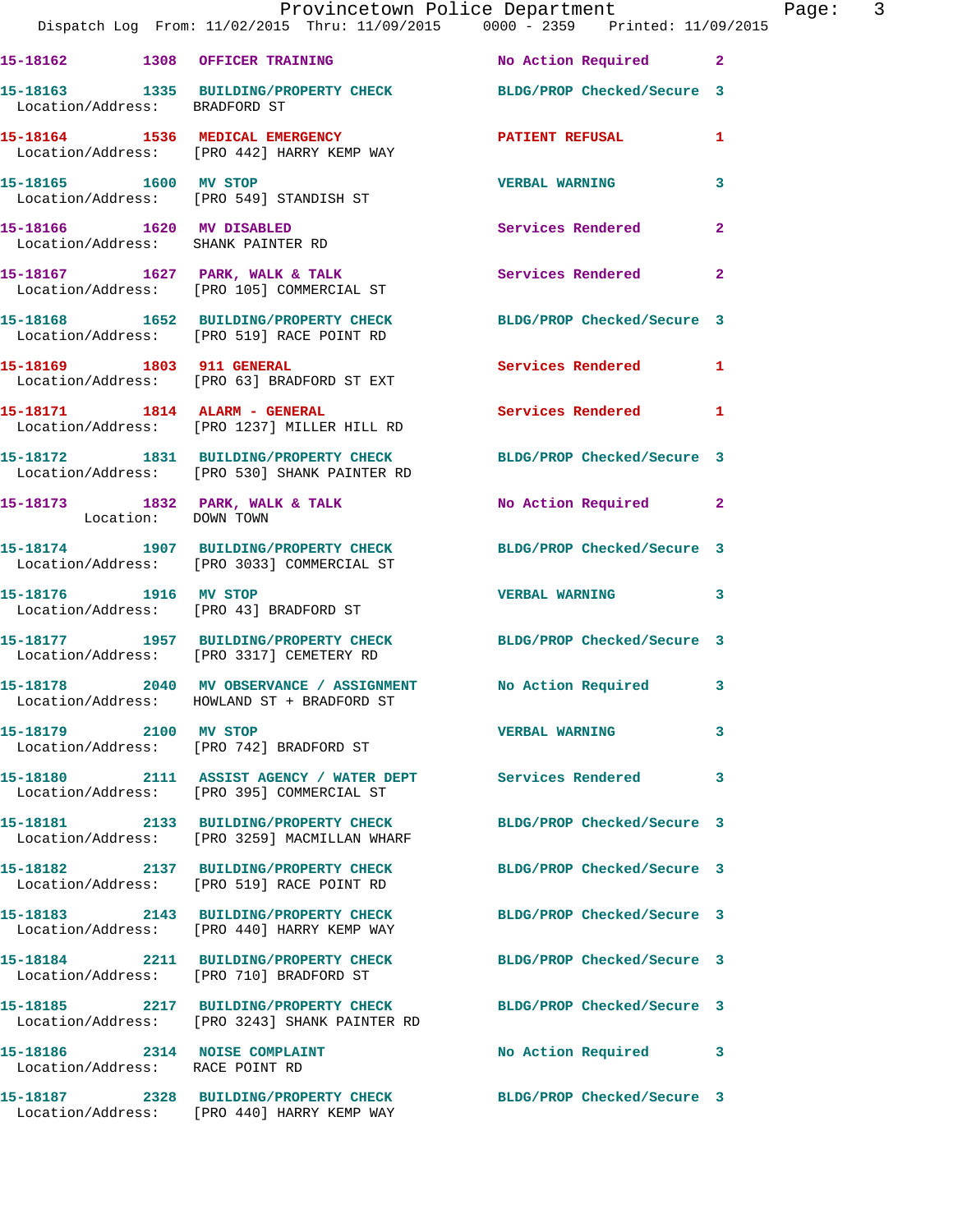|                                        | Dispatch Log From: 11/02/2015 Thru: 11/09/2015 0000 - 2359 Printed: 11/09/2015                                   | Provincetown Police Department |   | Page:           | $\overline{4}$ |
|----------------------------------------|------------------------------------------------------------------------------------------------------------------|--------------------------------|---|-----------------|----------------|
|                                        | 15-18188 2345 BUILDING/PROPERTY CHECK Services Rendered 3<br>Location/Address: [PRO 75] CAPTAIN BERTIE RD        |                                |   |                 |                |
| For Date: $11/03/2015$ - Tuesday       |                                                                                                                  |                                |   |                 |                |
|                                        | 15-18189 0001 MV OBSERVANCE / ASSIGNMENT Services Rendered 3<br>Location/Address: [PRO 3430] COMMERCIAL ST       |                                |   |                 |                |
|                                        | 15-18190 0011 LOBBY TRAFFIC Services Rendered 2<br>Location/Address: [PRO 542] SHANK PAINTER RD                  |                                |   | 13 <sub>1</sub> |                |
|                                        | 15-18191 0023 MV OBSERVANCE / ASSIGNMENT Services Rendered<br>Location/Address: HOWLAND ST + BRADFORD ST         |                                | 3 |                 |                |
| Location/Address: [PRO 512] PRINCE ST  | 15-18192 0042 BUILDING/PROPERTY CHECK BLDG/PROP Checked/Secure 3                                                 |                                |   |                 |                |
|                                        | 15-18193 0054 BUILDING/PROPERTY CHECK BLDG/PROP Checked/Secure 3<br>Location/Address: [PRO 306] COMMERCIAL ST    |                                |   |                 |                |
|                                        | 15-18194 0116 BUILDING/PROPERTY CHECK BLDG/PROP Checked/Secure 3<br>Location/Address: [PRO 530] SHANK PAINTER RD |                                |   |                 |                |
| Location/Address: [PRO 94] BRADFORD ST | 15-18195 0118 MV OBSERVANCE / ASSIGNMENT Services Rendered 3                                                     |                                |   |                 |                |
|                                        | 15-18196 0119 BUILDING/PROPERTY CHECK BLDG/PROP Checked/Secure 3<br>Location/Address: [PRO 710] BRADFORD ST      |                                |   |                 |                |
|                                        | 15-18197 0215 BUILDING/PROPERTY CHECK BLDG/PROP Checked/Secure 3<br>Location/Address: [PRO 1989] COMMERCIAL ST   |                                |   |                 |                |
|                                        | 15-18199 0257 BUILDING/PROPERTY CHECK<br>Location/Address: [PRO 447] JEROME SMITH RD                             | BLDG/PROP Checked/Secure 3     |   |                 |                |
|                                        | 15-18198 0259 BUILDING/PROPERTY CHECK Services Rendered 3<br>Location/Address: [PRO 3033] COMMERCIAL ST          |                                |   |                 |                |
|                                        | 15-18200 0302 BUILDING/PROPERTY CHECK BLDG/PROP Checked/Secure 3<br>Location/Address: [PRO 1714] COMMERCIAL ST   |                                |   |                 |                |
| Location/Address: [PRO 2519] ROUTE 6   | 15-18201 0347 MV OBSERVANCE / ASSIGNMENT Services Rendered                                                       |                                | 3 |                 |                |
|                                        | 15-18202 0425 BUILDING/PROPERTY CHECK<br>Location/Address: [PRO 1778] SHANK PAINTER RD                           | BLDG/PROP Checked/Secure 3     |   |                 |                |
|                                        | 15-18203 0447 BUILDING/PROPERTY CHECK<br>Location/Address: [PRO 444] HIGH POLE HILL                              | BLDG/PROP Checked/Secure 3     |   |                 |                |
| Location/Address: [PRO 2513] ROUTE 6   | 15-18204 0453 MV OBSERVANCE / ASSIGNMENT Services Rendered                                                       |                                | 3 |                 |                |
|                                        | 15-18205 0546 BUILDING/PROPERTY CHECK<br>Location/Address: [PRO 433] RYDER ST EXT                                | BLDG/PROP Checked/Secure 3     |   |                 |                |
|                                        | 15-18206 0747 MEDICAL EMERGENCY<br>Location/Address: [PRO 2990] COMMERCIAL ST                                    | Transported to Hospital 1      |   |                 |                |
| Location/Address: [PRO 2539] RYDER ST  | 15-18207 0758 BUILDING/PROPERTY CHECK BLDG/PROP Checked/Secure 3                                                 |                                |   |                 |                |

**15-18209 0815 FIRE, CO ALARM False Alarm 1**  Location/Address: HOWLAND ST

Location/Address: [PRO 569] WINSLOW ST

Location/Address: [PRO 1614] ALDEN ST

**15-18210 0820 SCHOOL Services Rendered 3 15-18211** 0841 MV COMPLAINT Services Rendered 2<br> **1982** Logation (Address: 1980, 1984) Marchi 2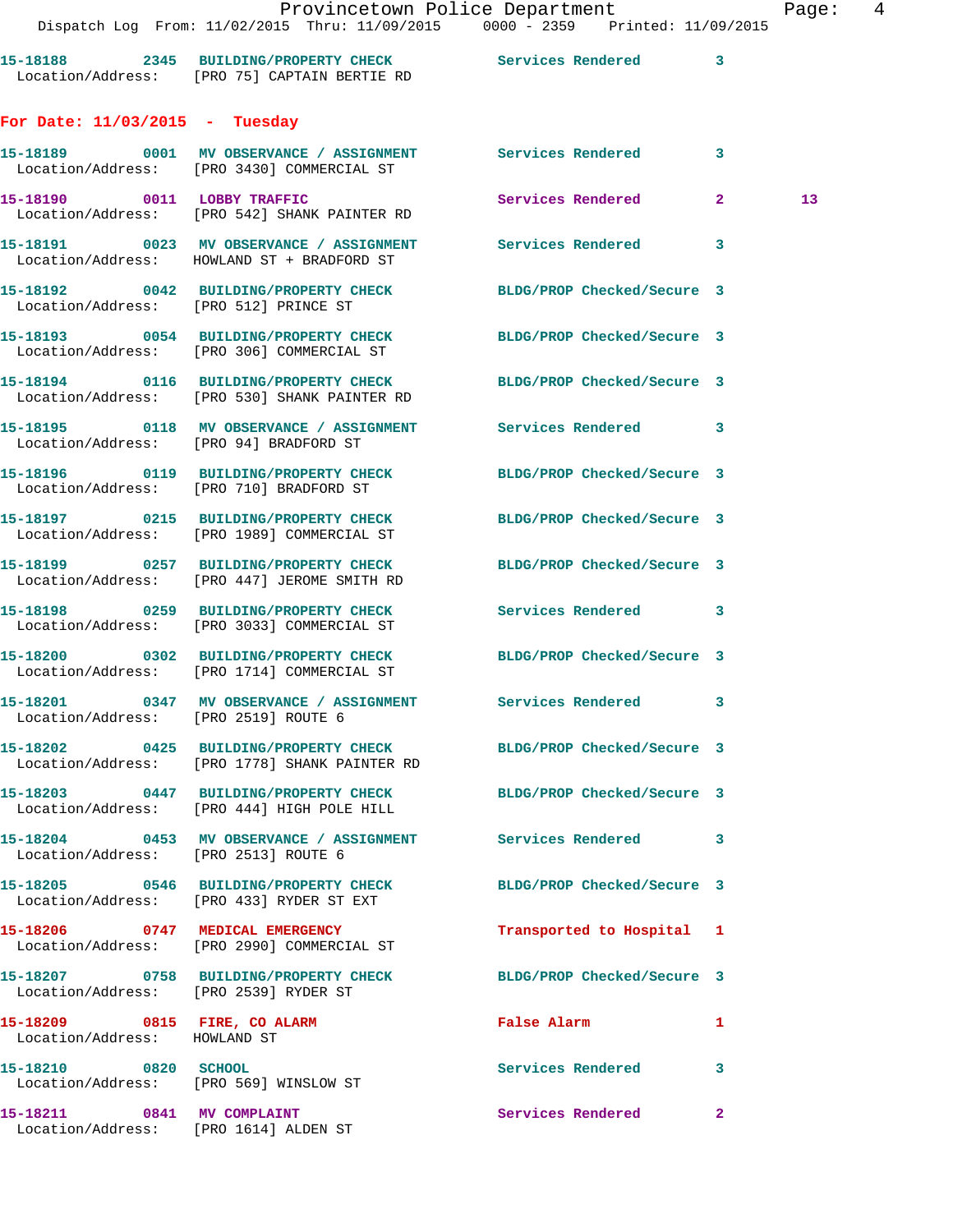|                                                                | Dispatch Log From: 11/02/2015 Thru: 11/09/2015 0000 - 2359 Printed: 11/09/2015                                   |                            |                |
|----------------------------------------------------------------|------------------------------------------------------------------------------------------------------------------|----------------------------|----------------|
| Location/Address: ROUTE 6                                      | 15-18212 0929 MV OBSERVANCE / ASSIGNMENT Services Rendered                                                       |                            | 3              |
| Location/Address: [PRO 3287] ROUTE 6                           | 15-18213 0933 BUILDING/PROPERTY CHECK BLDG/PROP Checked/Secure 3                                                 |                            |                |
| 15-18214 0942 MV STOP<br>Location/Address: [PRO 2513] ROUTE 6  |                                                                                                                  | Citation/Warning Issued    | 3              |
| 15-18215 0951 COURT                                            | Location: [ORL] ORLEANS DISTRICT COURT                                                                           | Services Rendered          | 3              |
| 15-18216 1022 PET PANTRY                                       | Location/Address: [PRO 537] SHANK PAINTER RD                                                                     | Services Rendered          | 3              |
| 15-18217 1025 PET PANTRY                                       | Location/Address: [PRO 3296] SHANK PAINTER RD                                                                    | Services Rendered          | 2              |
|                                                                | 15-18218 1026 BUILDING/PROPERTY CHECK<br>Location/Address: [PRO 3033] COMMERCIAL ST                              | BLDG/PROP Checked/Secure 3 |                |
|                                                                | 15-18220 1136 BUILDING/PROPERTY CHECK<br>Location/Address: [PRO 564] BAYBERRY AVE                                | BLDG/PROP Checked/Secure 3 |                |
|                                                                | 15-18221 1140 TRAFFIC CONTROL<br>Location/Address: RYDER ST + COMMERCIAL ST                                      | Services Rendered          | 3              |
|                                                                | 15-18223 1204 MV OBSERVANCE / ASSIGNMENT Services Rendered<br>Location/Address: BRADFORD ST + PRISCILLA ALDEN RD |                            | 3              |
| 15-18222 1205 MV STOP                                          | Location/Address: COMMERCIAL ST + BRADFORD ST                                                                    | <b>VERBAL WARNING</b>      | 3              |
|                                                                | 15-18224 1211 MEDICAL EMERGENCY<br>Location/Address: [PRO 488] MAYFLOWER ST                                      | Services Rendered          | 1              |
| Location/Address: COMMERCIAL ST                                | 15-18225 1216 PARK, WALK & TALK                                                                                  | Services Rendered          | 2              |
| 15-18226 1226 MV STOP                                          | Location/Address: BRADFORD ST + PRISCILLA ALDEN RD                                                               | <b>VERBAL WARNING</b>      | 3              |
|                                                                | 15-18227 1313 PARK, WALK & TALK<br>Location/Address: [PRO 488] MAYFLOWER AVE                                     | Services Rendered          |                |
| 15-18228 1411 MV STOP<br>Location/Address: CAPTAIN BERTIES WAY |                                                                                                                  | <b>VERBAL WARNING</b>      | 3              |
| Location/Address: [PRO 1615] BANGS ST                          | 15-18229 1457 ASSIST CITIZEN/ALARM                                                                               | No Action Required         | 3              |
| 15-18230 1538 MV STOP                                          | Location/Address: [PRO 175] COMMERCIAL ST                                                                        | <b>VERBAL WARNING</b>      | 3              |
|                                                                | 15-18231 1545 PARK, WALK & TALK<br>Location/Address: [PRO 165] COMMERCIAL ST                                     | Services Rendered          | $\overline{a}$ |
|                                                                | 15-18233 1705 BUILDING/PROPERTY CHECK<br>Location/Address: [PRO 710] BRADFORD ST                                 | BLDG/PROP Checked/Secure 3 |                |
| 15-18234 1712 ALARM - GENERAL                                  | Location/Address: [PRO 1778] SHANK PAINTER RD                                                                    | False Alarm                | 1              |
|                                                                | 15-18235 1727 BUILDING/PROPERTY CHECK BLDG/PROP Checked/Secure 3<br>Location/Address: [PRO 526] RYDER ST EXT     |                            |                |
| 15-18236 1730 MV STOP                                          | Location/Address: [PRO 536] SHANK PAINTER RD                                                                     | <b>VERBAL WARNING</b>      | 3              |
|                                                                | 15-18237 1809 BUILDING/PROPERTY CHECK                                                                            | BLDG/PROP Checked/Secure 3 |                |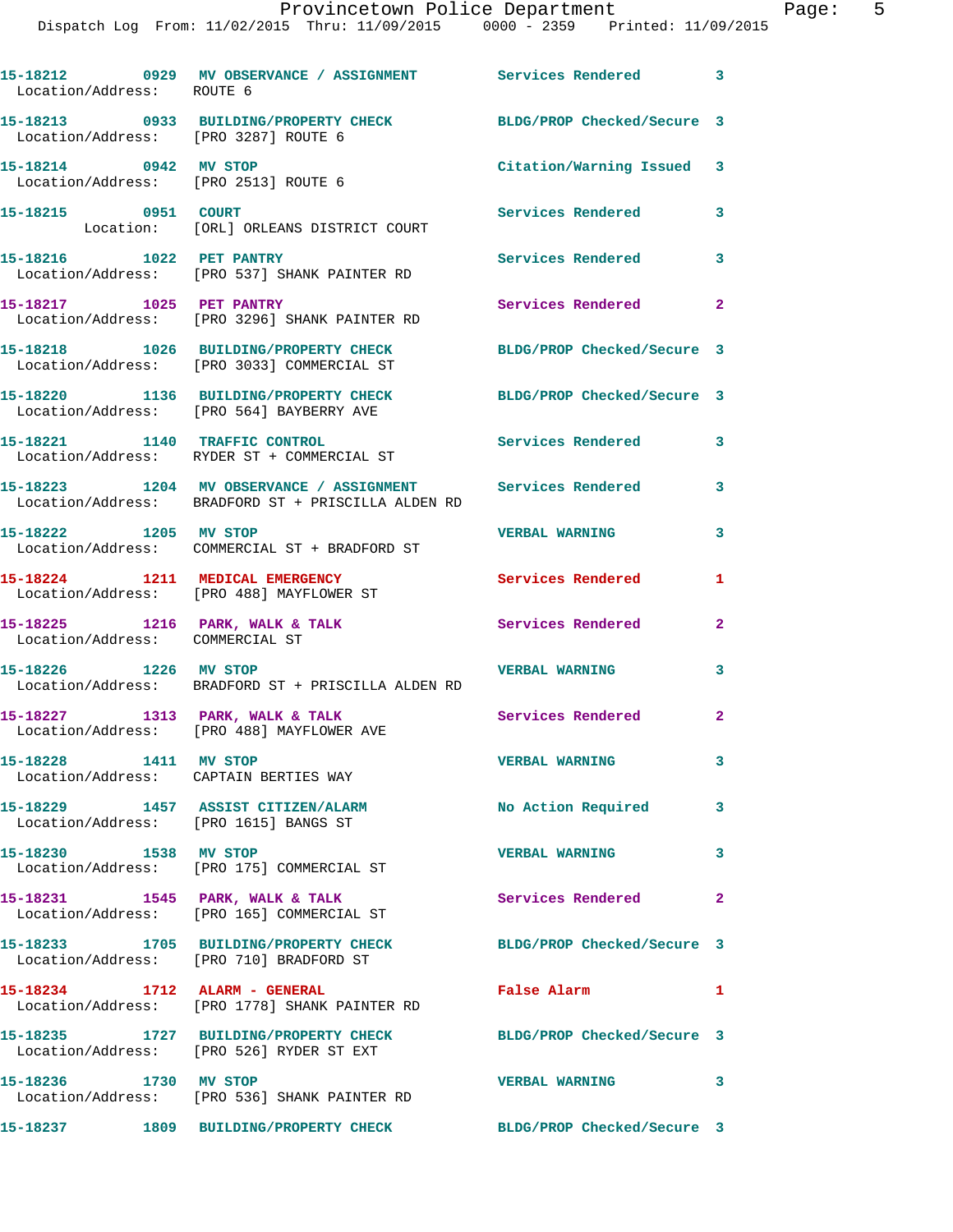|                                                  |                                                                                                                   | Provincetown Police Department |                | Page: 6 |  |
|--------------------------------------------------|-------------------------------------------------------------------------------------------------------------------|--------------------------------|----------------|---------|--|
|                                                  | Dispatch Log From: 11/02/2015 Thru: 11/09/2015 0000 - 2359 Printed: 11/09/2015                                    |                                |                |         |  |
|                                                  | Location/Address: [PRO 530] SHANK PAINTER RD                                                                      |                                |                |         |  |
|                                                  | 15-18238 1841 BUILDING/PROPERTY CHECK BLDG/PROP Checked/Secure 3<br>Location/Address: [PRO 3033] COMMERCIAL ST    |                                |                |         |  |
|                                                  | 15-18239 1923 BAR CHECK<br>Location/Address: [PRO 484] MASONIC PL                                                 | Services Rendered 2            |                |         |  |
|                                                  | 15-18240 1939 FOUND WALLET<br>Location/Address: [PRO 3296] SHANK PAINTER RD                                       | Services Rendered 3            |                |         |  |
|                                                  | 15-18241 2006 BUILDING/PROPERTY CHECK BLDG/PROP Checked/Secure 3<br>Location/Address: [PRO 519] RACE POINT RD     |                                |                |         |  |
|                                                  | 15-18243 2113 BUILDING/PROPERTY CHECK BLDG/PROP Checked/Secure 3<br>Location/Address: [PRO 3256] COMMERCIAL ST    |                                |                |         |  |
| Location/Address: COMMERCIAL ST                  | 15-18244 2117 ALARM - GENERAL Services Rendered 1                                                                 |                                |                |         |  |
|                                                  | 15-18245 2119 SUSPICIOUS ACTIVITY<br>Location/Address: [PRO 395] COMMERCIAL ST                                    | <b>GONE ON ARRIVAL</b>         | $\mathbf{2}$   |         |  |
|                                                  | 15-18246 2144 BUILDING/PROPERTY CHECK Services Rendered 3<br>Location/Address: [PRO 395] COMMERCIAL ST            |                                |                |         |  |
|                                                  | 15-18247 2156 BUILDING/PROPERTY CHECK<br>Location/Address: [PRO 1783] FRANKLIN ST                                 | BLDG/PROP Checked/Secure 3     |                |         |  |
|                                                  | 15-18248 2200 BUILDING/PROPERTY CHECK BLDG/PROP Checked/Secure 3<br>Location/Address: [PRO 182] COMMERCIAL ST     |                                |                |         |  |
|                                                  | 15-18249 2310 BUILDING/PROPERTY CHECK BLDG/PROP Checked/Secure 3<br>Location/Address: [PRO 395] COMMERCIAL ST     |                                |                |         |  |
|                                                  | 15-18250 2315 BUILDING/PROPERTY CHECK BLDG/PROP Checked/Secure 3<br>Location/Address: [PRO 545] SHANK PAINTER RD  |                                |                |         |  |
|                                                  | 15-18251 2316 BUILDING/PROPERTY CHECK BLDG/PROP Checked/Secure 3<br>Location/Address: [PRO 1778] SHANK PAINTER RD |                                |                |         |  |
|                                                  | 15-18252 2352 MV OBSERVANCE / ASSIGNMENT Services Rendered 3<br>Location/Address: HIGH POLE HL + BRADFORD ST      |                                |                |         |  |
| For Date: $11/04/2015$ - Wednesday               |                                                                                                                   |                                |                |         |  |
| 15-18253 0002 LOBBY TRAFFIC<br>Location/Address: | [PRO 542] SHANK PAINTER RD                                                                                        | Services Rendered              | $\mathbf{2}^-$ | 17      |  |
| 15-18254<br>0004                                 | MV OBSERVANCE / ASSIGNMENT                                                                                        | Services Rendered              | 3              |         |  |

 Location/Address: BRADFORD ST + HOWLAND ST **15-18255 0020 BUILDING/PROPERTY CHECK BLDG/PROP Checked/Secure 3** 

Location/Address: [PRO 710] BRADFORD ST

Location/Address: [PRO 1638] COMMERCIAL ST

Location/Address: [PRO 1402] NELSON AVE

**15-18257 0047 BUILDING/PROPERTY CHECK BLDG/PROP Checked/Secure 3**  Location/Address: [PRO 2194] COMMERCIAL ST

**15-18260 0141 BUILDING/PROPERTY CHECK BLDG/PROP Checked/Secure 3**  Location/Address: [PRO 488] MAYFLOWER AVE

**15-18261 0203 BUILDING/PROPERTY CHECK BLDG/PROP Checked/Secure 3**  Location/Address: [PRO 433] RYDER ST EXT

**15-18256 0023 BUILDING/PROPERTY CHECK BLDG/PROP Checked/Secure 3** 

**15-18258 0045 MEDICAL EMERGENCY Transported to Hospital 1**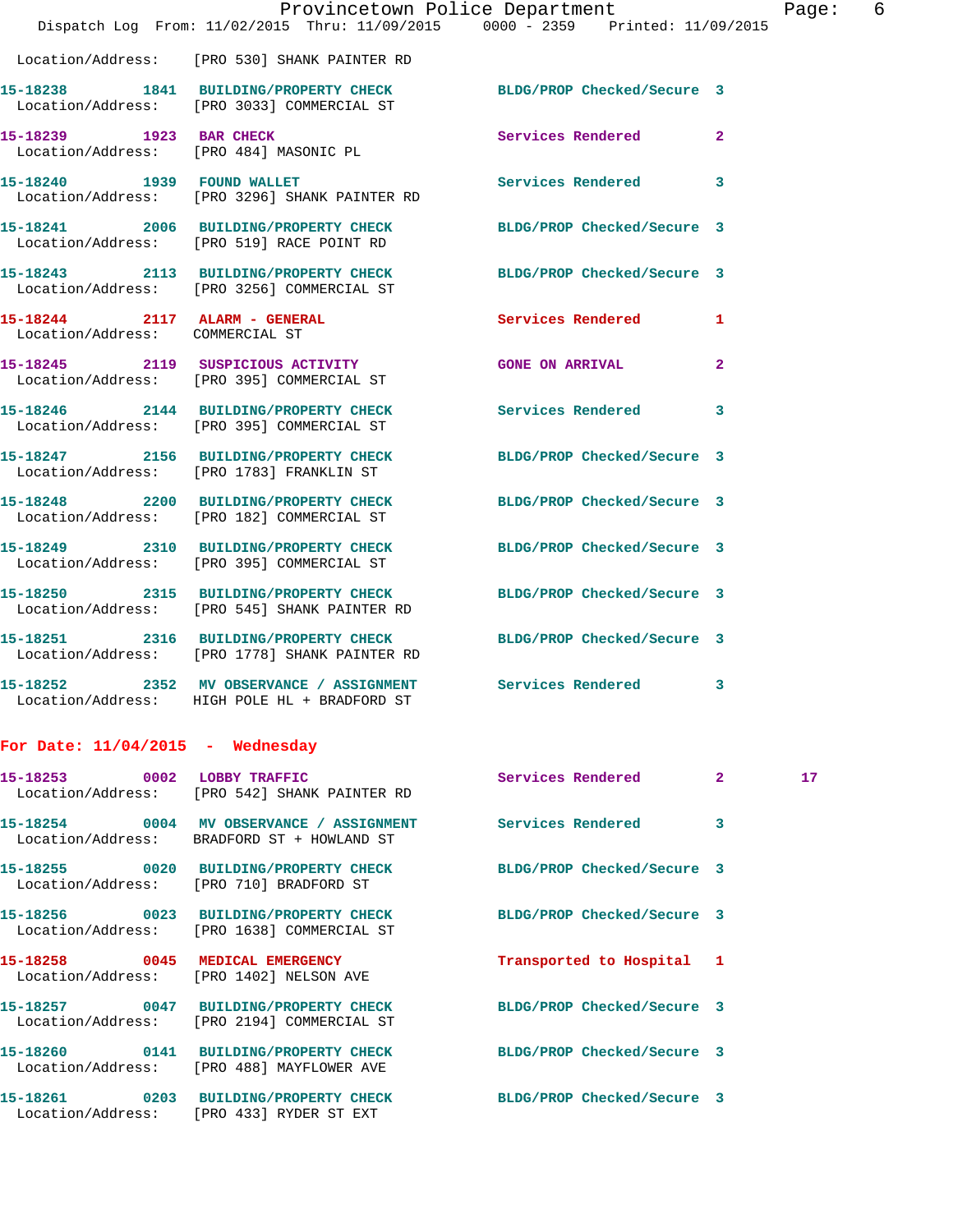|                                      | Provincetown Police Department<br>Dispatch Log From: 11/02/2015 Thru: 11/09/2015 0000 - 2359 Printed: 11/09/2015 |                            | Page: 7      |
|--------------------------------------|------------------------------------------------------------------------------------------------------------------|----------------------------|--------------|
| Location/Address: [PRO 2513] ROUTE 6 | 15-18262 0220 MV OBSERVANCE / ASSIGNMENT Services Rendered 3                                                     |                            |              |
|                                      | 15-18263 0249 BUILDING/PROPERTY CHECK BLDG/PROP Checked/Secure 3<br>Location/Address: [PRO 2539] RYDER ST        |                            |              |
|                                      | 15-18264 0317 BUILDING/PROPERTY CHECK BLDG/PROP Checked/Secure 3<br>Location/Address: [PRO 530] SHANK PAINTER RD |                            |              |
|                                      | 15-18265 0345 BUILDING/PROPERTY CHECK BLDG/PROP Checked/Secure 3<br>Location/Address: [PRO 306] COMMERCIAL ST    |                            |              |
|                                      | 15-18266 0409 BUILDING/PROPERTY CHECK Services Rendered 3<br>Location/Address: [PRO 2898] JEROME SMITH RD        |                            |              |
| Location/Address: [PRO 2519] ROUTE 6 | 15-18267 0452 MV OBSERVANCE / ASSIGNMENT Services Rendered                                                       |                            | 3            |
|                                      | 15-18268 0511 BUILDING/PROPERTY CHECK BLDG/PROP Checked/Secure 3<br>Location/Address: [PRO 3259] MACMILLAN WHARF |                            |              |
| Location/Address: [PRO 546] ROUTE 6  | 15-18269 0625 HAZARDS-ODOR OF PROPANE Services Rendered                                                          |                            | $\mathbf{2}$ |
| 15-18270 0714 MV STOP                | Location/Address: [PRO 2479] ROUTE 6                                                                             | <b>VERBAL WARNING</b>      | $\mathbf{3}$ |
| Location/Address: [PRO 2513] ROUTE 6 | 15-18271 0719 MV OBSERVANCE / ASSIGNMENT Services Rendered                                                       |                            | 3            |
| 15-18272 0732 MV STOP                | Location/Address: [PRO 2521] ROUTE 6                                                                             | <b>VERBAL WARNING</b>      | $\mathbf{3}$ |
| Location/Address: [PRO 3287] ROUTE 6 | 15-18273 0743 BUILDING/PROPERTY CHECK BLDG/PROP Checked/Secure 3                                                 |                            |              |
| 15-18274 0746 MV STOP                | Location/Address: [PRO 860] COMMERCIAL ST + BRADFORD ST                                                          | <b>VERBAL WARNING</b>      | $\mathbf{3}$ |
|                                      | 15-18275 0748 MV OBSERVANCE / ASSIGNMENT Services Rendered 3<br>Location/Address: SHANK PAINTER RD + BRADFORD ST |                            |              |
|                                      | 15-18276 0750 MV OBSERVANCE / ASSIGNMENT<br>Location/Address: SHANK PAINTER RD + BRADFORD ST                     | <b>Services Rendered</b>   |              |
| 15-18277 0755 MV STOP                | Location/Address: BRADFORD ST + ALDEN ST                                                                         | <b>VERBAL WARNING</b>      | 3            |
| 15-18278 0756 MV STOP                | Location/Address: BRADFORD ST + COURT ST                                                                         | Citation/Warning Issued    | 3            |
| 15-18279 0812 SCHOOL                 | Location/Address: [PRO 569] WINSLOW ST                                                                           | Services Rendered          | 3            |
|                                      | 15-18280 0814 BUILDING/PROPERTY CHECK<br>Location/Address: [PRO 3033] COMMERCIAL ST                              | BLDG/PROP Checked/Secure 3 |              |
|                                      | 15-18281 0823 BUILDING/PROPERTY CHECK<br>Location/Address: [PRO 2977] COMMERCIAL ST                              | BLDG/PROP Checked/Secure 3 |              |
|                                      | 15-18282 0826 LIFT ASSIST<br>Location/Address: [PRO 3222] ALDEN ST                                               | <b>Services Rendered</b>   | 1            |
| Location/Address: [PRO 571] ALDEN ST | 15-18283 0838 BUILDING/PROPERTY CHECK BLDG/PROP Checked/Secure 3                                                 |                            |              |
| 15-18284 0839 PET PANTRY             | Location/Address: [PRO 3296] SHANK PAINTER RD                                                                    | Services Rendered          | $\mathbf{2}$ |
| 15-18285 0839 MV STOP                | Location/Address: BRADFORD ST EXT + W VINE ST                                                                    | Citation/Warning Issued 3  |              |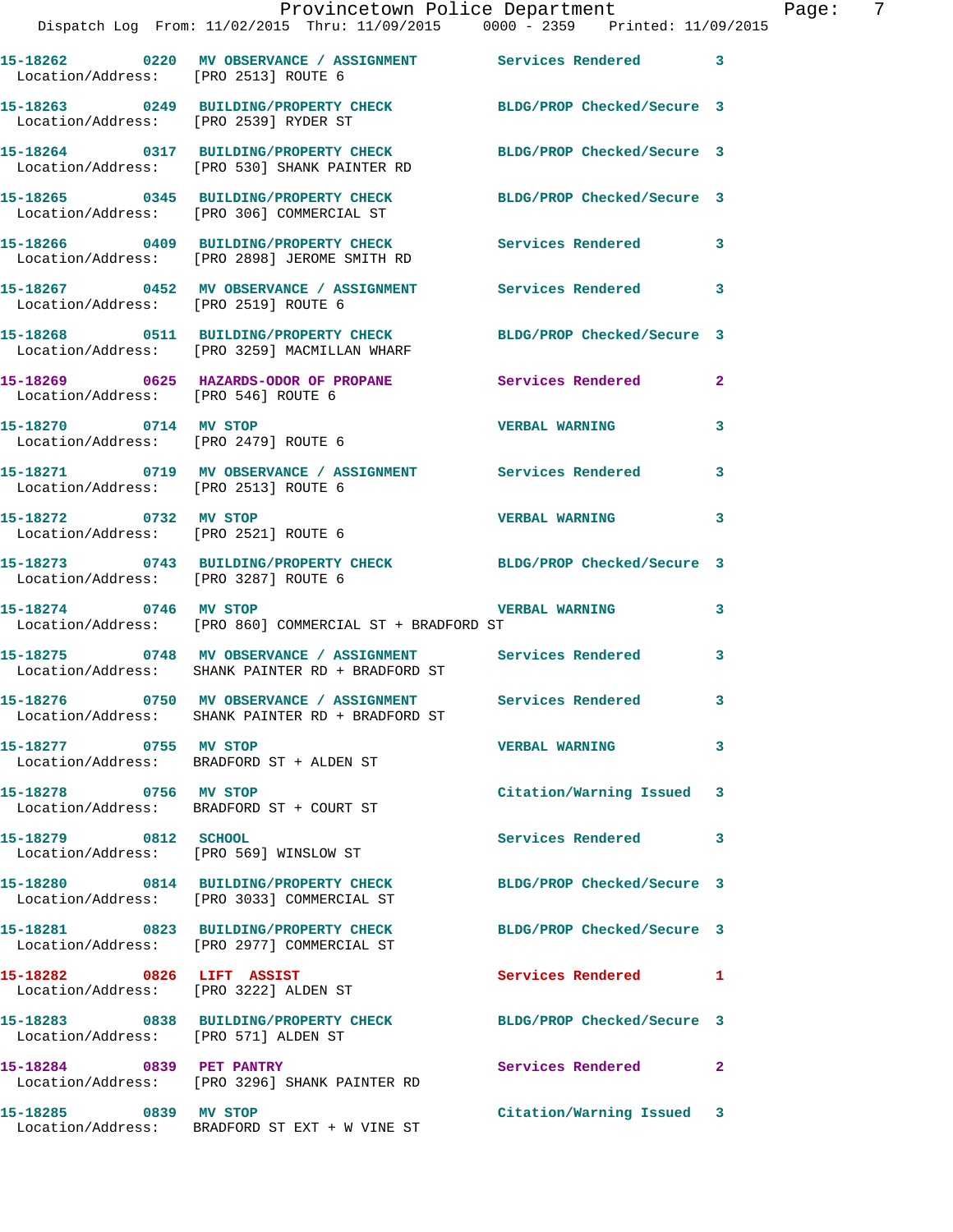|                                       | 15-18286 0856 PET PANTRY/COA<br>Location/Address: [PRO 488] MAYFLOWER ST                                        | Services Rendered          | $\overline{a}$ |   |
|---------------------------------------|-----------------------------------------------------------------------------------------------------------------|----------------------------|----------------|---|
|                                       | 15-18287 0901 ANIMAL CALL<br>Location/Address: [PRO 1516] BRADFORD ST                                           | Services Rendered          | $\overline{a}$ |   |
|                                       | 15-18288 0930 BUILDING/PROPERTY CHECK<br>Location/Address: [PRO 3033] COMMERCIAL ST                             | BLDG/PROP Checked/Secure 3 |                |   |
|                                       | 15-18289 0958 BUILDING/PROPERTY CHECK<br>Location/Address: [PRO 3317] CEMETERY RD                               | BLDG/PROP Checked/Secure 3 |                |   |
|                                       | 15-18290 0958 BUILDING/PROPERTY CHECK BLDG/PROP Checked/Secure 3<br>Location/Address: [PRO 3318] CEMETERY RD    |                            |                |   |
|                                       | 15-18291 1000 PARK, WALK & TALK<br>Location/Address: [PRO 537] SHANK PAINTER RD                                 | Services Rendered          | $\overline{2}$ |   |
|                                       | 15-18292 1002 FOUND WALLET/RETURNED<br>Location/Address: [PRO 542] SHANK PAINTER RD                             | Services Rendered          | 3 <sup>7</sup> | 1 |
|                                       | 15-18293 1027 MV OBSERVANCE / ASSIGNMENT Services Rendered<br>Location/Address: BRADFORD ST + STANDISH ST       |                            | 3              |   |
| 15-18294 1032 MV STOP                 | Location/Address: [PRO 2558] BRADFORD ST<br>Refer To Summons: 15-322-AR                                         | Citation/Warning Issued 3  |                |   |
|                                       | 15-18295 1033 ALARM - FIRE<br>Location/Address: [PRO 3410] COMMERCIAL ST                                        | False Alarm                | 1              |   |
| Location/Address: WEST FRANKLIN ST    | 15-18296 1115 BUILDING/PROPERTY CHECK                                                                           | BLDG/PROP Checked/Secure 3 |                |   |
| Location/Address: [PRO 3222] ALDEN ST | 15-18298 1213 MV ACCIDENT/MINOR                                                                                 | Services Rendered          | 1              |   |
| Location/Address: ROUTE 6 + SNAIL RD  | 15-18299 1255 MV OBSERVANCE / ASSIGNMENT Services Rendered                                                      |                            | 3              |   |
|                                       | 15-18300 1314 BUILDING/PROPERTY CHECK BLDG/PROP Checked/Secure 3<br>Location/Address: [PRO 447] JEROME SMITH RD |                            |                |   |
|                                       | 15-18301 1327 MV OBSERVANCE / ASSIGNMENT<br>Location/Address: HOWLAND ST + WILLOW DR                            | Services Rendered          | 3              |   |
|                                       | 15-18302 1339 BUILDING/PROPERTY CHECK<br>Location/Address: [PRO 710] BRADFORD ST                                | BLDG/PROP Checked/Secure 3 |                |   |
| 15-18303 1346 COURT                   | Location: [ORL] ORLEANS DISTRICT COURT                                                                          | Services Rendered          | 3              |   |
|                                       | 15-18304 1520 FLIGHT COVERAGE<br>Location/Address: [PRO 519] RACE POINT RD                                      | Services Rendered          | $\mathbf{2}$   |   |
|                                       | 15-18305 1614 BUILDING/PROPERTY CHECK<br>Location/Address: [PRO 94] BRADFORD ST                                 | Services Rendered          | 3              |   |
|                                       | 15-18308 1701 MV OBSERVANCE / ASSIGNMENT Services Rendered<br>Location/Address: [PRO 3430] COMMERCIAL ST        |                            | 3              |   |
|                                       | 15-18307 1703 PARK, WALK & TALK<br>Location/Address: [PRO 175] COMMERCIAL ST                                    | Services Rendered          | $\mathbf{2}$   |   |
|                                       | 15-18309 1711 SUSPICIOUS ACTIVITY<br>Location/Address: [PRO 1892] SHANK PAINTER RD                              | Unfounded                  | $\overline{2}$ |   |
|                                       | 15-18310 1818 BUILDING/PROPERTY CHECK<br>Location/Address: [PRO 2206] COMMERCIAL ST                             | BLDG/PROP Checked/Secure 3 |                |   |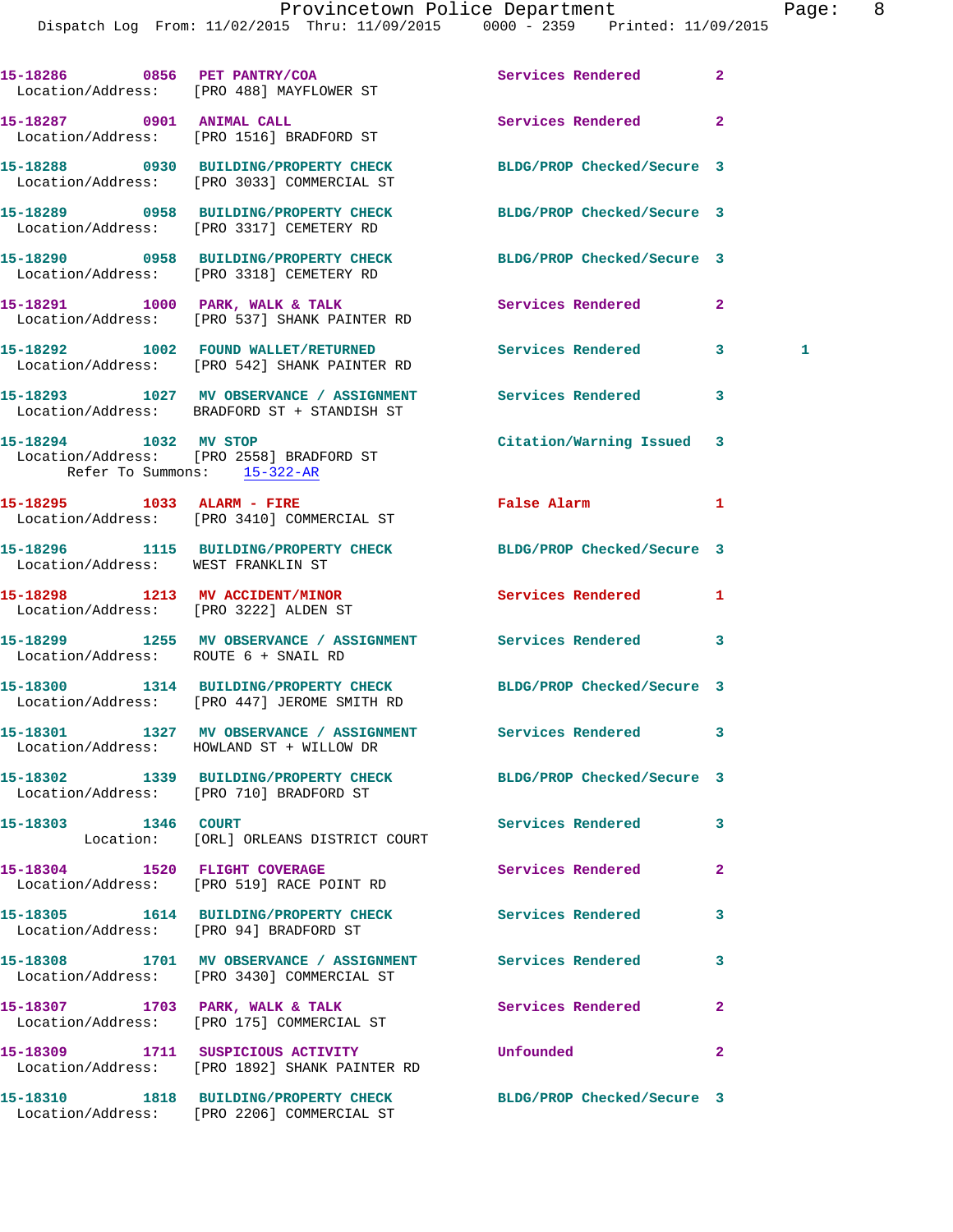|                                        | Provincetown Police Department<br>Dispatch Log From: 11/02/2015 Thru: 11/09/2015 0000 - 2359 Printed: 11/09/2015 |                            | Page: 9      |
|----------------------------------------|------------------------------------------------------------------------------------------------------------------|----------------------------|--------------|
|                                        | 15-18311 1838 BUILDING/PROPERTY CHECK Services Rendered 3<br>Location/Address: [PRO 2540] RACE POINT RD          |                            |              |
|                                        | 15-18312 2013 BUILDING/PROPERTY CHECK Services Rendered 3<br>Location/Address: [PRO 2483] COMMERCIAL ST          |                            |              |
| Location/Address: [PRO 3287] ROUTE 6   | 15-18313 2041 BUILDING/PROPERTY CHECK BLDG/PROP Checked/Secure 3                                                 |                            |              |
|                                        | 15-18314 2142 BUILDING/PROPERTY CHECK BLDG/PROP Checked/Secure 3<br>Location/Address: [PRO 175] COMMERCIAL ST    |                            |              |
|                                        | 15-18315 2152 BUILDING/PROPERTY CHECK BLDG/PROP Checked/Secure 3<br>Location/Address: [PRO 3259] MACMILLAN WHARF |                            |              |
|                                        | 15-18316 2348 BUILDING/PROPERTY CHECK BLDG/PROP Checked/Secure 3<br>Location/Address: [PRO 710] BRADFORD ST      |                            |              |
| For Date: $11/05/2015$ - Thursday      |                                                                                                                  |                            |              |
|                                        | 15-18317 0003 MV OBSERVANCE / ASSIGNMENT Services Rendered 3<br>Location/Address: BRADFORD ST + HOWLAND ST       |                            |              |
|                                        | 15-18318 0027 BUILDING/PROPERTY CHECK Services Rendered 3<br>Location/Address: [PRO 75] CAPTAIN BERTIE RD        |                            |              |
|                                        | 15-18319 0035 BUILDING/PROPERTY CHECK BLDG/PROP Checked/Secure 3<br>Location/Address: [PRO 1989] COMMERCIAL ST   |                            |              |
| Location/Address: [PRO 94] BRADFORD ST | 15-18320 0039 MV OBSERVANCE / ASSIGNMENT Services Rendered 3                                                     |                            |              |
|                                        | 15-18321 0122 BUILDING/PROPERTY CHECK BLDG/PROP Checked/Secure 3<br>Location/Address: [PRO 1783] FRANKLIN ST     |                            |              |
|                                        | 15-18322 0137 BUILDING/PROPERTY CHECK BLDG/PROP Checked/Secure 3<br>Location/Address: [PRO 306] COMMERCIAL ST    |                            |              |
|                                        | 15-18323 0142 BUILDING/PROPERTY CHECK<br>Location/Address: [PRO 433] RYDER ST EXT                                | BLDG/PROP Checked/Secure 3 |              |
|                                        | 15-18324 0157 MV OBSERVANCE / ASSIGNMENT<br>Location/Address: BRADFORD ST + HOWLAND ST                           | Services Rendered 3        |              |
|                                        | 15-18325 0225 BUILDING/PROPERTY CHECK BLDG/PROP Checked/Secure 3<br>Location/Address: [PRO 3033] COMMERCIAL ST   |                            |              |
|                                        | 15-18326 0245 BUILDING/PROPERTY CHECK BLDG/PROP Checked/Secure 3<br>Location/Address: [PRO 395] COMMERCIAL ST    |                            |              |
| Location/Address: [PRO 2519] ROUTE 6   | 15-18327 0302 MV OBSERVANCE / ASSIGNMENT Services Rendered 3                                                     |                            |              |
|                                        | 15-18328 0349 BUILDING/PROPERTY CHECK<br>Location/Address: [PRO 447] JEROME SMITH RD                             | BLDG/PROP Checked/Secure 3 |              |
|                                        | 15-18329 0434 BUILDING/PROPERTY CHECK BLDG/PROP Checked/Secure 3<br>Location/Address: [PRO 545] SHANK PAINTER RD |                            |              |
|                                        | 15-18330 0453 BUILDING/PROPERTY CHECK<br>Location/Address: [PRO 2543] MACMILLAN WHARF                            | BLDG/PROP Checked/Secure 3 |              |
|                                        | 15-18331 0504 MV OBSERVANCE / ASSIGNMENT Services Rendered<br>Location/Address: [PRO 106] COMMERCIAL ST          |                            | $\mathbf{3}$ |
|                                        | 15-18332 0552 BUILDING/PROPERTY CHECK Services Rendered 3<br>Location/Address: [PRO 2490] PROVINCELANDS RD       |                            |              |
|                                        | 15-18333 0607 BUILDING/PROPERTY CHECK<br>Location/Address: [PRO 1783] FRANKLIN ST                                | BLDG/PROP Checked/Secure 3 |              |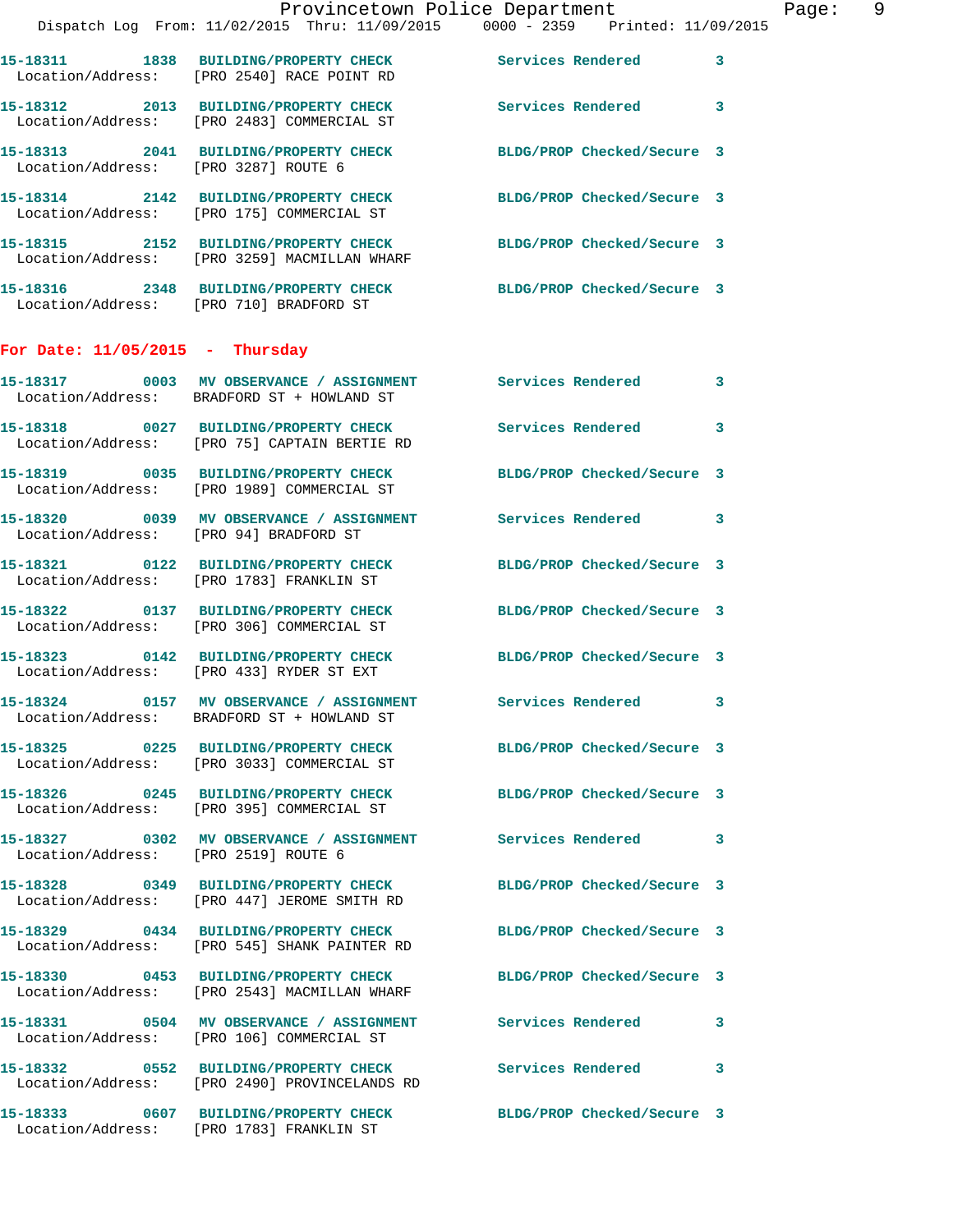|                                                               |                                                                                                                  | Provincetown Police Department |              | Page: 10 |  |
|---------------------------------------------------------------|------------------------------------------------------------------------------------------------------------------|--------------------------------|--------------|----------|--|
|                                                               | Dispatch Log From: 11/02/2015 Thru: 11/09/2015 0000 - 2359 Printed: 11/09/2015                                   |                                |              |          |  |
|                                                               | 15-18334 0613 LOBBY TRAFFIC Services Rendered 2<br>Location/Address: [PRO 542] SHANK PAINTER RD                  |                                |              | 18       |  |
|                                                               | 15-18335 0818 SERVICE CALL<br>Location/Address: [PRO 569] WINSLOW ST                                             | Services Rendered 3            |              |          |  |
|                                                               | 15-18336 0822 ALARM - GENERAL<br>Location/Address: [PRO 105] COMMERCIAL ST                                       | Services Rendered              | $\mathbf{1}$ |          |  |
| Refer To Accident: 15-76-AC                                   | 15-18358 0910 MV ACCIDENT<br>Location/Address: [PRO 2490] PROVINCELANDS RD                                       | Services Rendered 1            |              |          |  |
| Location/Address: CONWELL ST + ROUTE 6                        | 15-18338 0920 MV OBSERVANCE / ASSIGNMENT Services Rendered 3                                                     |                                |              |          |  |
|                                                               | 15-18339 6933 MV OBSERVANCE / ASSIGNMENT Services Rendered 3<br>Location/Address: SHANK PAINTER RD + BRADFORD ST |                                |              |          |  |
|                                                               | 15-18345 0949 ALARM - GENERAL<br>Location/Address: [PRO 3331] COMMERCIAL ST                                      | No Action Required 1           |              |          |  |
|                                                               | 15-18340 0950 ASSIST AGENCY / MUTUAL AID Services Rendered 3<br>Location/Address: [PRO 1483] MECHANIC ST         |                                |              | 1        |  |
|                                                               | 15-18341 0955 BUILDING/PROPERTY CHECK BLDG/PROP Checked/Secure 3<br>Location/Address: [PRO 3317] CEMETERY RD     |                                |              |          |  |
|                                                               | 15-18342 0955 BUILDING/PROPERTY CHECK BLDG/PROP Checked/Secure 3<br>Location/Address: [PRO 3318] CEMETERY RD     |                                |              |          |  |
|                                                               | 15-18343 0959 BUILDING/PROPERTY CHECK BLDG/PROP Checked/Secure 3<br>Location/Address: [PRO 2206] COMMERCIAL ST   |                                |              |          |  |
|                                                               | 15-18344 1006 BUILDING/PROPERTY CHECK BLDG/PROP Checked/Secure 3<br>Location/Address: [PRO 710] BRADFORD ST      |                                |              |          |  |
|                                                               | 15-18346 1019 ANIMAL CALL/PET PANTRY Services Rendered 2<br>Location/Address: [PRO 3966] SHANK PAINTER RD        |                                |              |          |  |
|                                                               | Location/Address: [PRO 440] HARRY KEMP WAY                                                                       | Services Rendered              | 1            |          |  |
| 15-18348 1049 MV STOP<br>Location/Address: [PRO 2479] ROUTE 6 |                                                                                                                  | <b>VERBAL WARNING</b>          | 3            |          |  |
|                                                               | 15-18349 1055 PARK, WALK & TALK<br>Location/Address: [PRO 537] SHANK PAINTER RD                                  | Services Rendered              | $\mathbf{2}$ |          |  |
|                                                               | 15-18350 1059 BUILDING/PROPERTY CHECK<br>Location/Address: [PRO 526] RYDER ST EXT                                | BLDG/PROP Checked/Secure 3     |              |          |  |
| 15-18351 1107 MV STOP                                         | Location/Address: [PRO 2818] CONWELL ST                                                                          | <b>VERBAL WARNING</b>          | 3            |          |  |
|                                                               |                                                                                                                  |                                |              |          |  |

**15-18352 1113 MV OBSERVANCE / ASSIGNMENT Services Rendered 3**  Location/Address: BRADFORD ST + PRISCILLA ALDEN RD

**15-18353 1305 ANIMAL CALL GONE ON ARRIVAL 2** 

Location/Address: WEST FRANKLIN ST

Location/Address: [PRO 2513] ROUTE 6

Location/Address: [PRO 488] MAYFLOWER ST

**15-18354 1313 MV OBSERVANCE / ASSIGNMENT Services Rendered 3**  Location/Address: [PRO 2521] ROUTE 6

**15-18355 1321 BUILDING/PROPERTY CHECK BLDG/PROP Checked/Secure 3** 

**15-18356 1332 MV STOP VERBAL WARNING 3**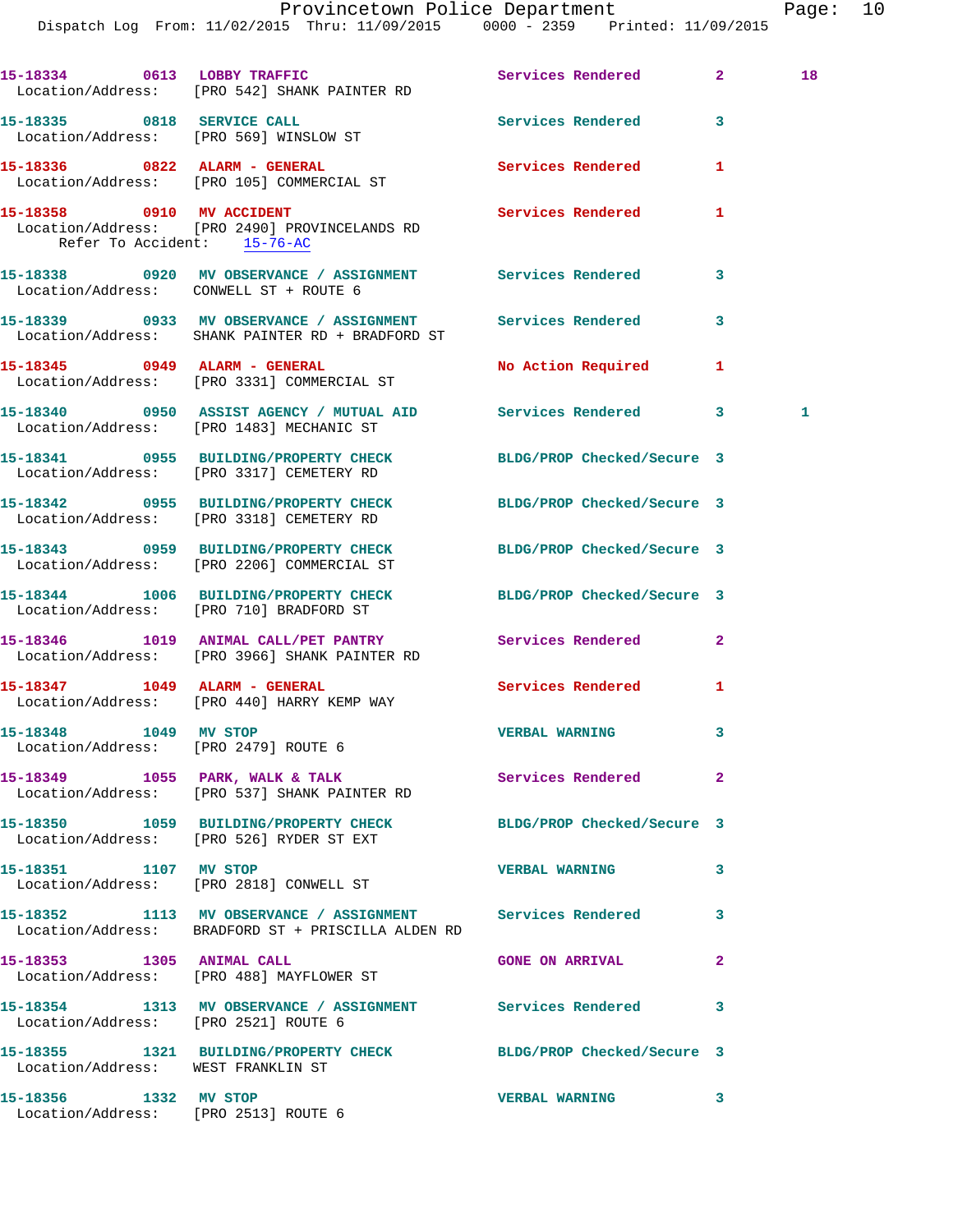|  | Provincetown Police Department                                                                                 |                          |                |
|--|----------------------------------------------------------------------------------------------------------------|--------------------------|----------------|
|  | Dispatch Log From: 11/02/2015 Thru: 11/09/2015 0000 - 2359 Printed: 11/09/2015                                 |                          |                |
|  | 15-18357 1341 MEDICAL EMERGENCY/SHOULDER Services Rendered<br>Location/Address: [PRO 488] MAYFLOWER ST         |                          | $\mathbf{1}$   |
|  | 15-18360 1500 PARK, WALK & TALK<br>Location/Address: [PRO 105] COMMERCIAL ST                                   | Services Rendered        | $\overline{2}$ |
|  | 15-18361 1635 LIFT ASSIST<br>Location/Address: [PRO 440] HARRY KEMP WAY                                        | <b>Services Rendered</b> | 1              |
|  | 15-18362 1642 MEDICAL EMERGENCY<br>Location/Address: [PRO 440] HARRY KEMP WAY                                  | Unfounded                | 1              |
|  | 15-18363 1722 FLIGHT COVERAGE<br>Location/Address: [PRO 516] RACE POINT RD                                     | Services Rendered        | $\overline{2}$ |
|  | 15-18364 1728 BUILDING/PROPERTY CHECK<br>Location/Address: [PRO 2500] COMMERCIAL ST                            | <b>Services Rendered</b> | 3              |
|  | 15-18365 1801 MV OBSERVANCE / ASSIGNMENT No Action Required<br>Location/Address: [PRO 105] COMMERCIAL ST       |                          | 3              |
|  | 15-18367 1914 BUILDING/PROPERTY CHECK BLDG/PROP Checked/Secure 3<br>Location/Address: [PRO 2206] COMMERCIAL ST |                          |                |
|  | 15-18368 1928 BUILDING/PROPERTY CHECK Services Rendered<br>Location/Address: [PRO 3430] COMMERCIAL ST          |                          | 3              |
|  | 15-18369 1931 PARKED MV COMPLAINT Services Rendered<br>Location/Address: WASHINGTON AVE + COMMERCIAL ST        |                          | $\overline{2}$ |
|  |                                                                                                                |                          |                |

**15-18370 1948 FIRST AID ASSIST Services Rendered 1**  Location/Address: [PRO 2977] COMMERCIAL ST

**15-18371 2051 MV OBSERVANCE / ASSIGNMENT Services Rendered 3**  Location/Address: BRADFORD ST + STANDISH ST

**15-18372 2105 BUILDING/PROPERTY CHECK BLDG/PROP Checked/Secure 3**  Location/Address: [PRO 182] COMMERCIAL ST

**15-18374 2350 BUILDING/PROPERTY CHECK BLDG/PROP Checked/Secure 3**  Location/Address: [PRO 530] SHANK PAINTER RD

## **For Date: 11/06/2015 - Friday**

|                                                          | 15-18375 0003 BUILDING/PROPERTY CHECK BLDG/PROP Checked/Secure 3<br>Location/Address: [PRO 175] COMMERCIAL ST  |                            |                |
|----------------------------------------------------------|----------------------------------------------------------------------------------------------------------------|----------------------------|----------------|
|                                                          | Location/Address: [PRO 2483] COMMERCIAL ST                                                                     | <b>Services Rendered</b>   | $\mathbf{3}$   |
|                                                          | 15-18377 0054 BUILDING/PROPERTY CHECK<br>Location/Address: [PRO 2898] JEROME SMITH RD                          | <b>Services Rendered</b>   | $\mathbf{3}$   |
|                                                          | Location/Address: [PRO 2489] BRADFORD ST                                                                       |                            | $\overline{3}$ |
|                                                          | Location/Address: [PRO 710] BRADFORD ST                                                                        | BLDG/PROP Checked/Secure 3 |                |
|                                                          | 15-18380 0213 BUILDING/PROPERTY CHECK BLDG/PROP Checked/Secure 3<br>Location/Address: [PRO 182] COMMERCIAL ST  |                            |                |
|                                                          | 15-18381 0225 BUILDING/PROPERTY CHECK BLDG/PROP Checked/Secure 3<br>Location/Address: [PRO 3033] COMMERCIAL ST |                            |                |
| 15-18382 0515 MV COMPLAINT<br>Location/Address: SNAIL RD |                                                                                                                | Could Not Locate           | $\overline{2}$ |
|                                                          | 15-18383 0545 BUILDING/PROPERTY CHECK BLDG/PROP Checked/Secure 3<br>Location/Address: [PRO 440] HARRY KEMP WAY |                            |                |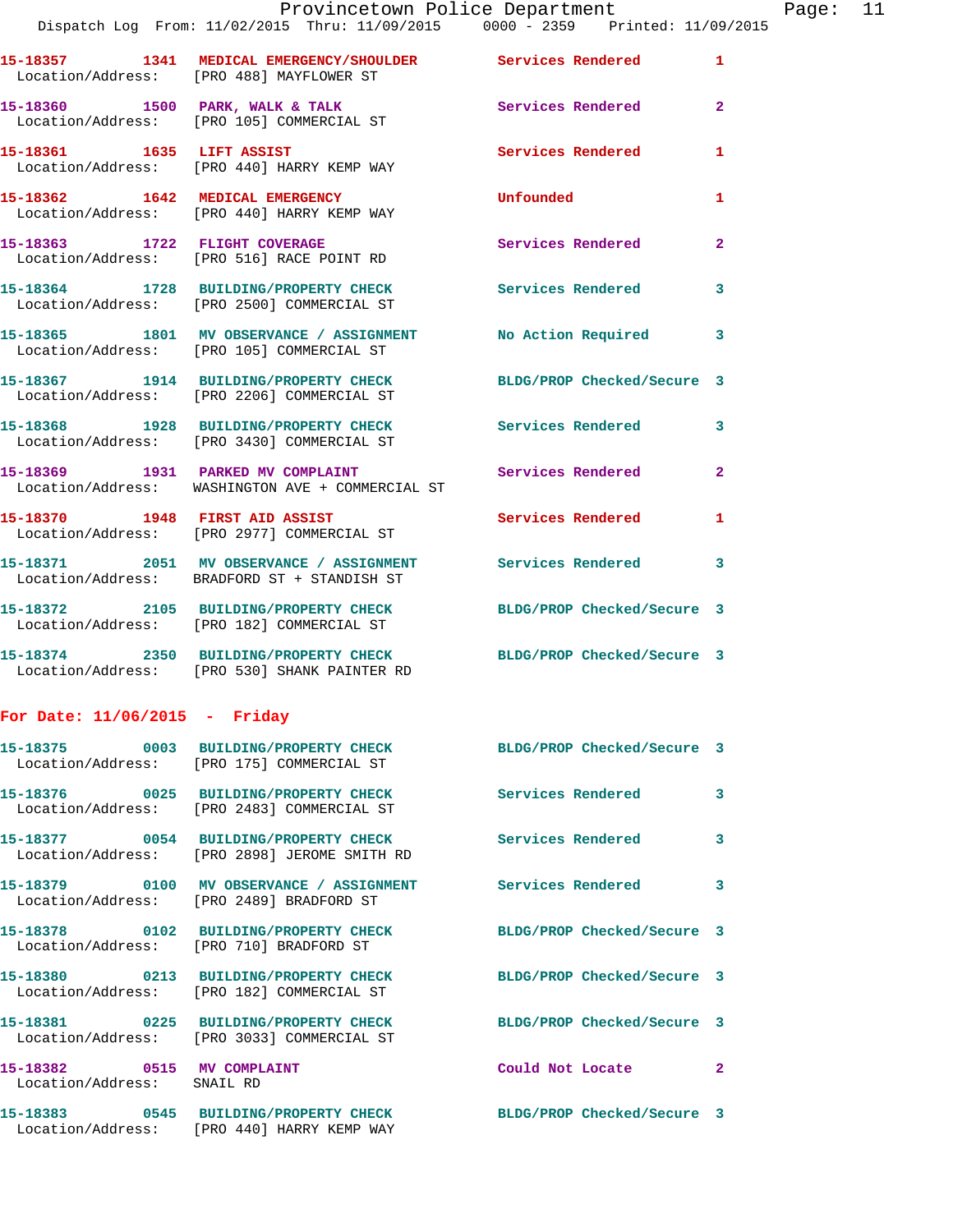Dispatch Log From: 11/02/2015 Thru: 11/09/2015 0000 - 2359 Printed: 11/09/2015

**15-18384 0557 BUILDING/PROPERTY CHECK Services Rendered 3**  Location/Address: [PRO 2206] COMMERCIAL ST **15-18385 0606 LOBBY TRAFFIC Services Rendered 2 21**  Location/Address: [PRO 542] SHANK PAINTER RD **15-18386 0612 BUILDING/PROPERTY CHECK BLDG/PROP Checked/Secure 3**  Location/Address: [PRO 3256] COMMERCIAL ST **15-18387 0816 SERVICE CALL/SCHOOL Services Rendered 3**  Location/Address: [PRO 569] WINSLOW ST **15-18388 0953 BUILDING/PROPERTY CHECK BLDG/PROP Checked/Secure 3**  Location/Address: [PRO 3033] COMMERCIAL ST **15-18389 1025 MEDICAL EMERGENCY/D.O.T. Transported to Hospital 1**  Location/Address: [PRO 3906] RACE POINT RD **15-18390 1032 ANIMAL CALL/FOX Services Rendered 2**  Location/Address: [PRO 444] HIGH POLE HILL **15-18392 1038 ANIMAL CALL/FOX Services Rendered 2**  Location/Address: [PRO 2693] FREEMAN ST **15-18393 1048 ANIMAL CALL/DEAD DOLPHIN Taken/Referred to Other 2**  Location/Address: [PRO 2977] COMMERCIAL ST **15-18394 1112 DISTURBANCE SPOKEN TO 1**  Location/Address: [PRO 1805] COMMERCIAL ST **15-18395 1205 LOST RED TRAC PHONE Services Rendered 3**  Location/Address: FRANKLIN ST **15-18398 1351 MEDICAL EMERGENCY/DOG BITE PATIENT REFUSAL 1**  Location/Address: [PRO 425] COURT ST **15-18399 1422 SERVICE CALL Services Rendered 3**  Location/Address: [PRO 3231] BRADFORD ST **15-18400 1500 MV ACCIDENT Services Rendered 1**  Location/Address: [PRO 3296] SHANK PAINTER RD **15-18401 1517 BUILDING/PROPERTY CHECK BLDG/PROP Checked/Secure 3**  Location/Address: [PRO 710] BRADFORD ST **15-18402 1521 BUILDING/PROPERTY CHECK BLDG/PROP Checked/Secure 3**  Location/Address: WEST FRANKLIN ST **15-18403 1535 PARK, WALK & TALK Services Rendered 2**  Location/Address: [PRO 204] COMMERCIAL ST **15-18404 1602 BUILDING/PROPERTY CHECK BLDG/PROP Checked/Secure 3**  Location/Address: [PRO 710] BRADFORD ST **15-18405 1651 MV OBSERVANCE / ASSIGNMENT Services Rendered 3**  Location/Address: [PRO 3440] ROUTE 6 **15-18406 1730 BUILDING/PROPERTY CHECK BLDG/PROP Checked/Secure 3**  Location/Address: [PRO 1989] COMMERCIAL ST **15-18407 1747 MEDICAL EMERGENCY/D.O.T. Transported to Hospital 1**  Location/Address: [PRO 440] HARRY KEMP WAY **15-18408 1749 LOST PURSE Services Rendered 3**  Location/Address: [PRO 106] COMMERCIAL ST **15-18411 1814 MV STOP VERBAL WARNING 3**  Location/Address: [PRO 536] SHANK PAINTER RD

**15-18412 1826 BUILDING/PROPERTY CHECK BLDG/PROP Checked/Secure 3**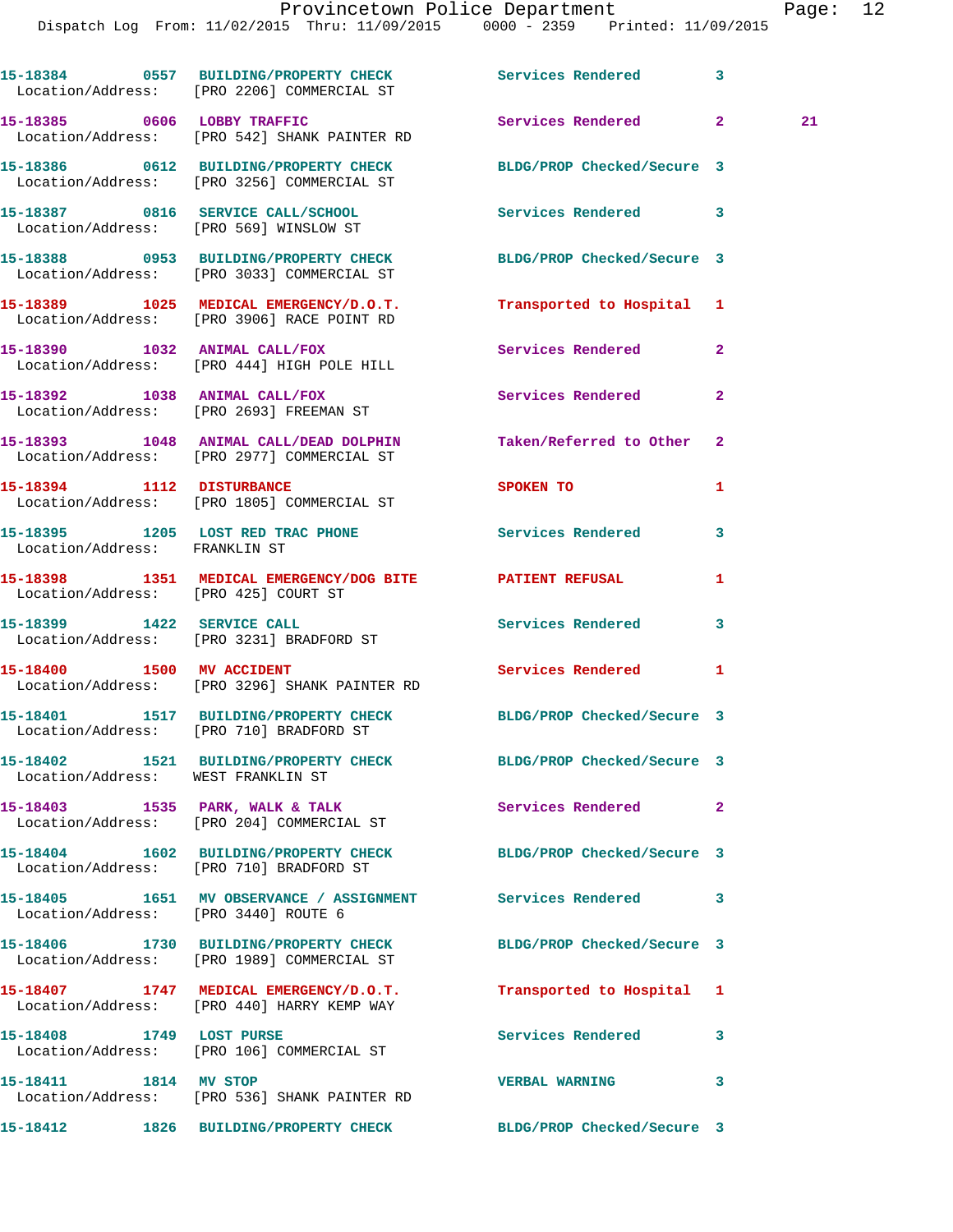|                                                              | Dispatch Log From: 11/02/2015 Thru: 11/09/2015 0000 - 2359 Printed: 11/09/2015                                   | Provincetown Police Department |              | Page: 13 |  |
|--------------------------------------------------------------|------------------------------------------------------------------------------------------------------------------|--------------------------------|--------------|----------|--|
|                                                              | Location/Address: [PRO 3033] COMMERCIAL ST                                                                       |                                |              |          |  |
| Location/Address: [PRO 1471] COOK ST                         | 15-18414 1830 ANNOYING PHONE CALLS Services Rendered 3                                                           |                                |              |          |  |
| 15-18415 1853 MISSING PERSON<br>Location/Address: NELSON AVE |                                                                                                                  | SPOKEN TO AND THE SPOKEN TO    | 1            |          |  |
|                                                              | 15-18416 1857 MV DISABLED<br>Location/Address: [PRO 540] SHANK PAINTER RD                                        | Services Rendered              | $\mathbf{2}$ |          |  |
| 15-18418 2007 BAR CHECK                                      | Location/Address: [PRO 2605] COMMERCIAL ST                                                                       | LICENSING/NO ACTION 2          |              |          |  |
|                                                              | 15-18419 2018 BUILDING/PROPERTY CHECK Services Rendered 3<br>Location/Address: [PRO 3259] MACMILLAN WHARF        |                                |              |          |  |
|                                                              | 15-18420 2139 BUILDING/PROPERTY CHECK BLDG/PROP Checked/Secure 3<br>Location/Address: [PRO 3430] COMMERCIAL ST   |                                |              |          |  |
|                                                              | 15-18421 2150 BUILDING/PROPERTY CHECK<br>Location/Address: [PRO 182] COMMERCIAL ST                               | BLDG/PROP Checked/Secure 3     |              |          |  |
|                                                              | 15-18422 2153 BUILDING/PROPERTY CHECK BLDG/PROP Checked/Secure 3<br>Location/Address: [PRO 433] RYDER ST EXT     |                                |              |          |  |
|                                                              | 15-18423 2339 BUILDING/PROPERTY CHECK Services Rendered 3<br>Location/Address: [PRO 433] RYDER ST EXT            |                                |              |          |  |
|                                                              | 15-18424 2351 MV OBSERVANCE / ASSIGNMENT Services Rendered 3<br>Location/Address: [PRO 3430] COMMERCIAL ST       |                                |              |          |  |
|                                                              | 15-18425 2355 BUILDING/PROPERTY CHECK BLDG/PROP Checked/Secure 3<br>Location/Address: [PRO 530] SHANK PAINTER RD |                                |              |          |  |
| For Date: $11/07/2015$ - Saturday                            |                                                                                                                  |                                |              |          |  |
|                                                              | 15-18426 0019 BUILDING/PROPERTY CHECK BLDG/PROP Checked/Secure 3<br>Location/Address: [PRO 1989] COMMERCIAL ST   |                                |              |          |  |
| 15-18427                                                     | 0050 BUILDING/PROPERTY CHECK<br>Location/Address: [PRO 1783] FRANKLIN ST                                         | BLDG/PROP Checked/Secure 3     |              |          |  |
| 15-18428 0101 ASSAULT                                        | Location/Address: [PRO 43] BRADFORD ST                                                                           | Services Rendered 1            |              |          |  |
|                                                              | 15-18431 0132 BUILDING/PROPERTY CHECK BLDG/PROP Checked/Secure 3<br>Location/Address: [PRO 175] COMMERCIAL ST    |                                |              |          |  |
|                                                              | 15-18432 0206 BUILDING/PROPERTY CHECK<br>Location/Address: [PRO 519] RACE POINT RD                               | BLDG/PROP Checked/Secure 3     |              |          |  |
|                                                              | 15-18433 0212 BUILDING/PROPERTY CHECK BLDG/PROP Checked/Secure 3<br>Location/Address: [PRO 488] MAYFLOWER AVE    |                                |              |          |  |
|                                                              | 15-18434 0215 BUILDING/PROPERTY CHECK<br>Location/Address: [PRO 182] COMMERCIAL ST                               | BLDG/PROP Checked/Secure 3     |              |          |  |
| Location/Address: [PRO 569] WINSLOW ST                       | 15-18435 0221 BUILDING/PROPERTY CHECK BLDG/PROP Checked/Secure 3                                                 |                                |              |          |  |
|                                                              | 15-18436 0243 LOBBY TRAFFIC<br>Location/Address: [PRO 542] SHANK PAINTER RD                                      | Services Rendered 2            |              | 14       |  |
| Location/Address: OLD ANN PAGE WAY                           | 15-18437 0323 MEDICAL EMERGENCY                                                                                  | Transported to Hospital 1      |              |          |  |
| Location/Address: [PRO 521] ROUTE 6                          | 15-18439 0529 BUILDING/PROPERTY CHECK Services Rendered 3                                                        |                                |              |          |  |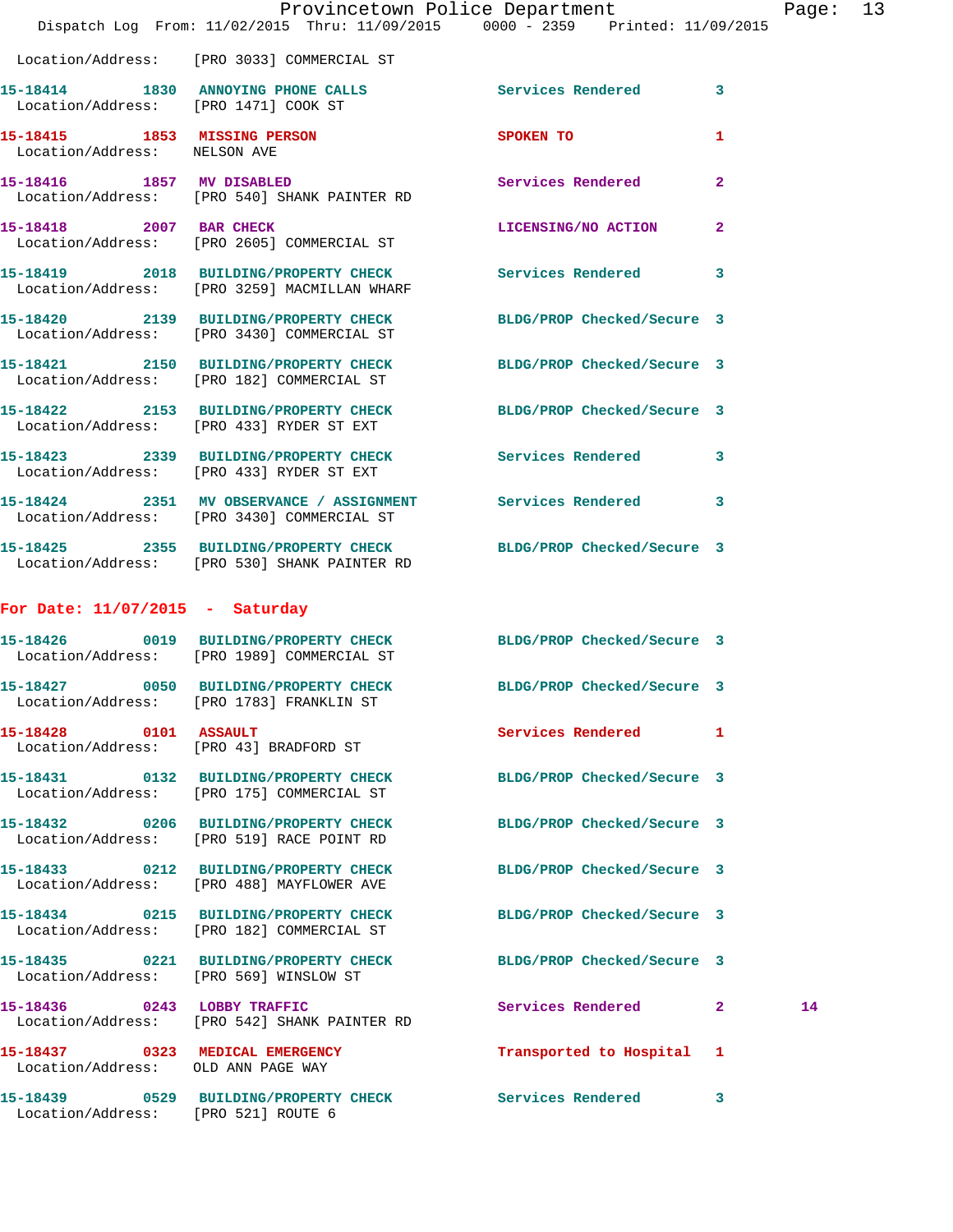|                                                                        | 15-18440 0538 BUILDING/PROPERTY CHECK<br>Location/Address: [PRO 564] BAYBERRY AVE                         | Services Rendered 3        |                         |
|------------------------------------------------------------------------|-----------------------------------------------------------------------------------------------------------|----------------------------|-------------------------|
|                                                                        | 15-18441 0614 BUILDING/PROPERTY CHECK<br>Location/Address: [PRO 447] JEROME SMITH RD                      | BLDG/PROP Checked/Secure 3 |                         |
|                                                                        | 15-18442 0641 MEDICAL EMERGENCY<br>Location/Address: [PRO 757] BRADFORD ST                                | Transported to Hospital 1  |                         |
|                                                                        | 15-18443 0744 BUILDING/PROPERTY CHECK<br>Location/Address: [PRO 447] JEROME SMITH RD                      | BLDG/PROP Checked/Secure 3 |                         |
|                                                                        | 15-18444 0809 BUILDING/PROPERTY CHECK<br>Location/Address: [PRO 1745] ATLANTIC AVE                        | BLDG/PROP Checked/Secure 3 |                         |
|                                                                        | 15-18445 0814 BUILDING/PROPERTY CHECK<br>Location/Address: [PRO 3317] CEMETERY RD                         | BLDG/PROP Checked/Secure 3 |                         |
|                                                                        | 15-18446 0815 BUILDING/PROPERTY CHECK<br>Location/Address: [PRO 3318] CEMETERY RD                         | BLDG/PROP Checked/Secure 3 |                         |
| 15-18447 0831 PET PANTRY                                               | Location/Address: [PRO 3296] SHANK PAINTER RD                                                             | Services Rendered          | $\mathbf{2}$            |
| 15-18448 0833 ANIMAL CALL/CAT                                          | Location/Address: [PRO 569] WINSLOW ST                                                                    | Unfounded                  | $\overline{2}$          |
|                                                                        | 15-18449 0836 MV OBSERVANCE / ASSIGNMENT<br>Location/Address: BRADFORD ST + SHANK PAINTER RD              | Services Rendered          | 3                       |
| 15-18450 0843 LOOSE DOG                                                | Location/Address: [PRO 1886] BRADFORD ST                                                                  | Services Rendered          | $\overline{2}$          |
| 15-18451 0852 WELL BEING CHECK                                         | Location/Address: [PRO 442] HARRY KEMP WAY                                                                | Could Not Locate           | 3                       |
| 15-18453 0941 QUARANTINE ORDER<br>Location/Address: [PRO 425] COURT ST |                                                                                                           | Services Rendered 2        |                         |
|                                                                        | 15-18454 1006 BUILDING/PROPERTY CHECK<br>Location/Address: [PRO 3033] COMMERCIAL ST                       | BLDG/PROP Checked/Secure 3 |                         |
| 15-18455<br>Location/Address: [PRO 3287] ROUTE 6                       | 1020 BUILDING/PROPERTY CHECK                                                                              | BLDG/PROP Checked/Secure 3 |                         |
| 15-18456 1032 SCHOOL                                                   | Location/Address: [PRO 569] WINSLOW ST                                                                    | <b>Services Rendered</b>   | $\overline{\mathbf{3}}$ |
| Location/Address: BRADFORD ST                                          | 15-18457 1048 BUILDING/PROPERTY CHECK                                                                     | BLDG/PROP Checked/Secure 3 |                         |
|                                                                        | 15-18458 1056 MV OBSERVANCE / ASSIGNMENT Services Rendered<br>Location/Address: BRADFORD ST + STANDISH ST |                            | 3                       |
| 15-18459 1112 MV STOP                                                  | Location/Address: BRADFORD ST + COURT ST                                                                  | <b>VERBAL WARNING</b>      | 3                       |
| 15-18460 1156 ASSIST CITIZEN                                           | Location/Address: [PRO 542] SHANK PAINTER RD                                                              | <b>Services Rendered</b>   | 3                       |
| 15-18461 1157 PARK, WALK & TALK                                        | Location/Address: [PRO 105] COMMERCIAL ST                                                                 | Services Rendered          | $\overline{2}$          |
|                                                                        | 15-18462 1244 ANIMAL CALL/FOLLOW UP<br>Location/Address: [PRO 312] COMMERCIAL ST                          | Services Rendered          | $\mathbf{2}$            |
|                                                                        | 15-18463 1309 PARK, WALK & TALK<br>Location/Address: [PRO 537] SHANK PAINTER RD                           | Services Rendered          | $\mathbf{2}$            |
| 15-18464 1312 WARRANT                                                  | Location/Address: [PRO 2500] COMMERCIAL ST                                                                | Arrest(s) Made             | 3                       |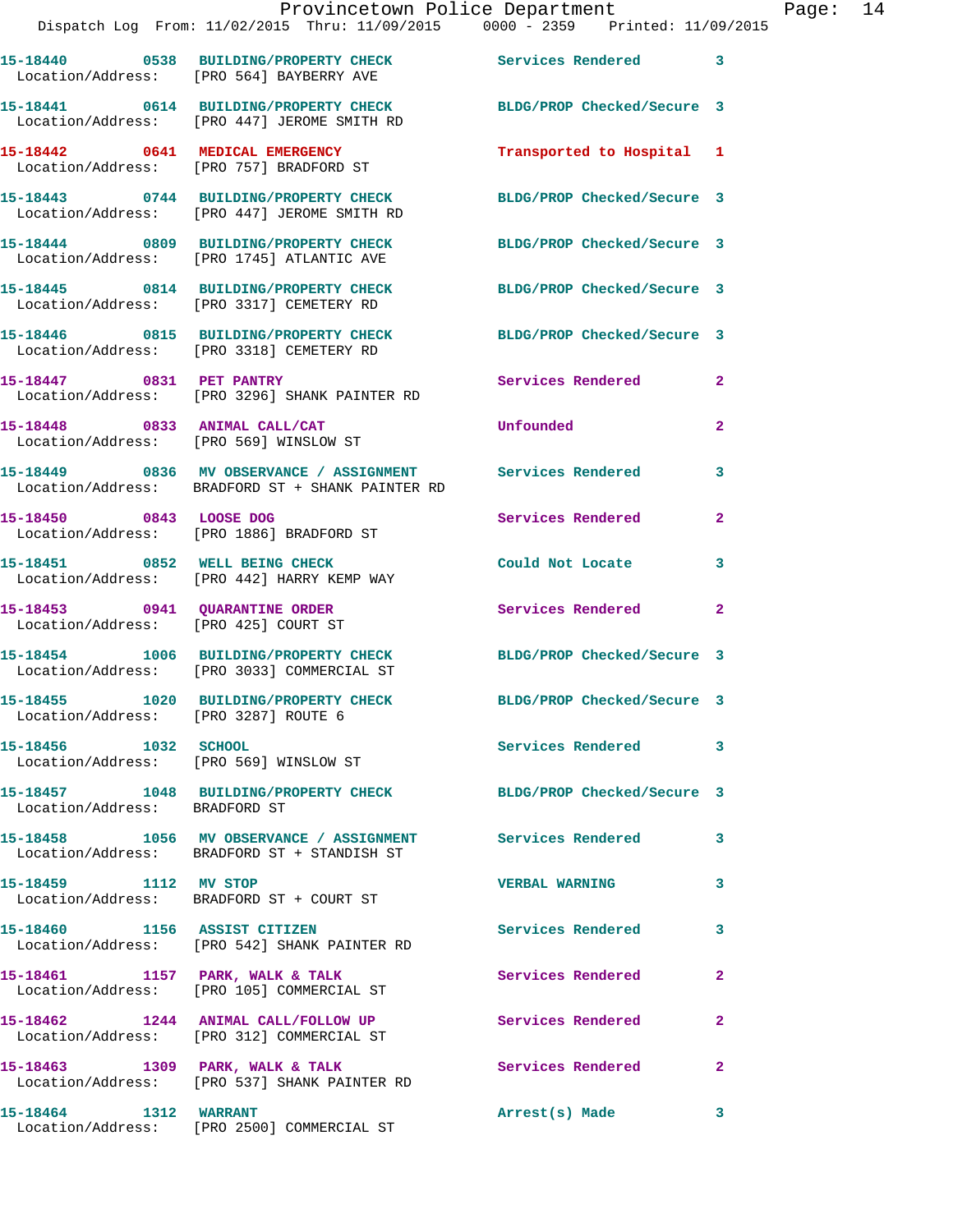|                                      | Dispatch Log From: 11/02/2015 Thru: 11/09/2015 0000 - 2359 Printed: 11/09/2015                                   | Provincetown Police Department Page: 15 |              |  |
|--------------------------------------|------------------------------------------------------------------------------------------------------------------|-----------------------------------------|--------------|--|
|                                      | Refer To Arrest: 15-325-AR                                                                                       |                                         |              |  |
|                                      | 15-18465 1320 ANIMAL CALL/FOX GONE ON ARRIVAL 2<br>Location/Address: [PRO 3296] SHANK PAINTER RD                 |                                         |              |  |
| Location/Address: [PRO 571] ALDEN ST | 15-18466 1417 BUILDING/PROPERTY CHECK BLDG/PROP Checked/Secure 3                                                 |                                         |              |  |
| Location/Address: [TRU 2521] ROUTE 6 | 15-18467 1418 ASSIST AGENCY / MUTUAL AID Services Rendered 3                                                     |                                         |              |  |
|                                      | 15-18468 1435 MV COMPLAINT<br>Location/Address: CARVER ST + COMMERCIAL ST                                        | GONE ON ARRIVAL 2                       |              |  |
|                                      | 15-18469 1531 BUILDING/PROPERTY CHECK BLDG/PROP Checked/Secure 3<br>Location/Address: [PRO 710] BRADFORD ST      |                                         |              |  |
|                                      | 15-18470   1535   BUILDING/PROPERTY CHECK   BLDG/PROP Checked/Secure   3<br>Location/Address: WEST FRANKLIN ST   |                                         |              |  |
|                                      | 15-18471   1538 BUILDING/PROPERTY CHECK BLDG/PROP Checked/Secure 3<br>Location/Address: [PRO 3033] COMMERCIAL ST |                                         |              |  |
|                                      | 15-18472 1601 PARK, WALK & TALK Services Rendered 2<br>Location/Address: [PRO 105] COMMERCIAL ST                 |                                         |              |  |
| Location/Address: COMMERCIAL ST      | 15-18473 1604 MV STOP                                                                                            | <b>VERBAL WARNING</b>                   | $\mathbf{3}$ |  |
|                                      | 15-18475 1615 ASSIST AGENCY / WATER DEPT Taken/Referred to Other 3<br>Location/Address: [TRU] N UNION FIELD RD   |                                         |              |  |
| Location/Address: CLEVELAND ST       | 15-18476   1643   PARKING COMPLAINT / GENERAL   SPOKEN TO                                                        |                                         | $\mathbf{3}$ |  |
|                                      | 15-18477 1708 MEDICAL EMERGENCY 1 Transported to Hospital 1<br>Location/Address: [PRO 440] HARRY KEMP WAY        |                                         |              |  |
|                                      | 15-18479 1729 BUILDING/PROPERTY CHECK BLDG/PROP Checked/Secure 3<br>Location/Address: [PRO 2483] COMMERCIAL ST   |                                         |              |  |
|                                      | 15-18480 1740 BUILDING/PROPERTY CHECK<br>Location/Address: [PRO 444] HIGH POLE HILL                              | BLDG/PROP Checked/Secure 3              |              |  |
|                                      | 15-18481 1744 MV OBSERVANCE / ASSIGNMENT Services Rendered 3<br>Location/Address: BRADFORD ST + HIGH POLE HILL   |                                         |              |  |
| 15-18482 1755 MV STOP                | Location/Address: BRADFORD ST + LAW ST                                                                           | VERBAL WARNING 3                        |              |  |
|                                      | 15-18483 1829 BUILDING/PROPERTY CHECK BLDG/PROP Checked/Secure 3<br>Location/Address: [PRO 519] RACE POINT RD    |                                         |              |  |
|                                      | 15-18484 1907 BUILDING/PROPERTY CHECK BLDG/PROP Checked/Secure 3<br>Location/Address: [PRO 2898] JEROME SMITH RD |                                         |              |  |
|                                      | 15-18485 1940 MISSING PERSON<br>Location/Address: [PRO 3017] HARRY KEMP WAY                                      | Services Rendered 1                     |              |  |
|                                      | 15-18486 1952 MV COMPLAINT<br>Location/Address: [PRO 2393] COMMERCIAL ST                                         | SPOKEN TO                               | $\mathbf{2}$ |  |
|                                      | 15-18488 2020 MV COMPLAINT<br>Location/Address: [PRO 32] BRADFORD ST                                             | Services Rendered 2                     |              |  |
|                                      | 15-18489 2053 BUILDING/PROPERTY CHECK BLDG/PROP Checked/Secure 3<br>Location/Address: [PRO 175] COMMERCIAL ST    |                                         |              |  |
|                                      | 15-18490 2140 BUILDING/PROPERTY CHECK BLDG/PROP Checked/Secure 3<br>Location/Address: [PRO 433] RYDER ST EXT     |                                         |              |  |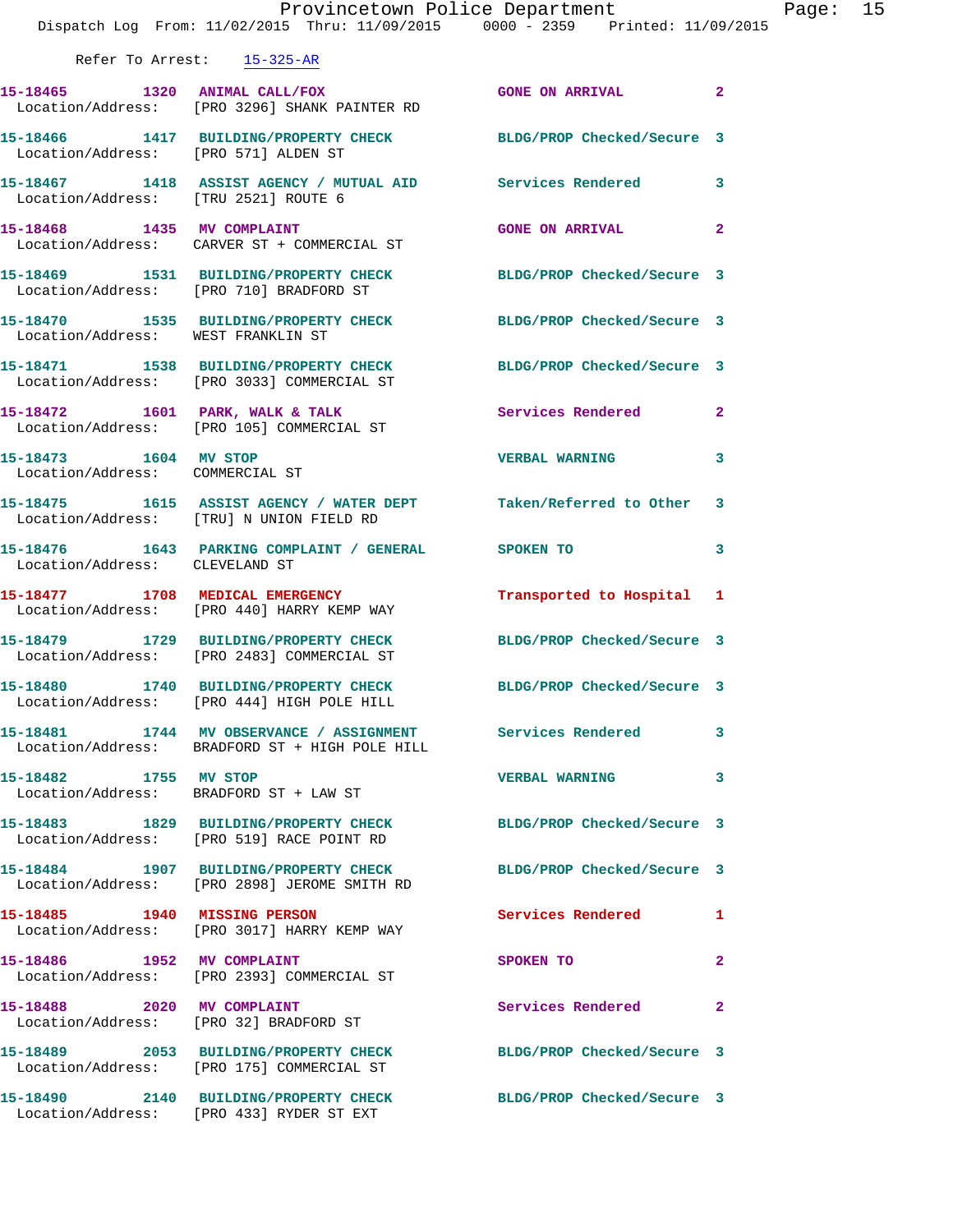|                                                                    | Provincetown Police Department The Page: 16                                                                      |                         |                         |             |  |
|--------------------------------------------------------------------|------------------------------------------------------------------------------------------------------------------|-------------------------|-------------------------|-------------|--|
|                                                                    | Dispatch Log From: 11/02/2015 Thru: 11/09/2015 0000 - 2359 Printed: 11/09/2015                                   |                         |                         |             |  |
|                                                                    | 15-18491 2143 BUILDING/PROPERTY CHECK BLDG/PROP Checked/Secure 3<br>Location/Address: [PRO 3259] MACMILLAN WHARF |                         |                         |             |  |
|                                                                    | 15-18493 2304 ALARM - GENERAL Services Rendered 1<br>Location/Address: [PRO 3777] CONWELL ST                     |                         |                         |             |  |
|                                                                    | 15-18494  2337 MEDICAL EMERGENCY  Transported to Hospital 1  Location/Address: [PRO 2991] SNOWS LN               |                         |                         |             |  |
| For Date: $11/08/2015$ - Sunday                                    |                                                                                                                  |                         |                         |             |  |
|                                                                    | 15-18496 0000 LOBBY TRAFFIC<br>Location/Address: [PRO 542] SHANK PAINTER RD                                      | Services Rendered 2     |                         | $4^{\circ}$ |  |
|                                                                    | 15-18497 0011 ALARM - GENERAL Services Rendered 1<br>Location/Address: [PRO 395] COMMERCIAL ST                   |                         |                         |             |  |
|                                                                    | 15-18498 0023 BUILDING/PROPERTY CHECK BLDG/PROP Checked/Secure 3<br>Location/Address: [PRO 105] COMMERCIAL ST    |                         |                         |             |  |
|                                                                    | 15-18499 0034 BY-LAW VIOLATION<br>Location/Address: [PRO 3096] COMMERCIAL ST                                     | <b>SPOKEN TO</b>        | $\overline{\mathbf{2}}$ |             |  |
|                                                                    | 15-18500 0046 MV OBSERVANCE / ASSIGNMENT No Action Required 3<br>Location/Address: BRADFORD ST + HOWLAND ST      |                         |                         |             |  |
|                                                                    | 15-18501 0056 MV OBSERVANCE / ASSIGNMENT Services Rendered 3<br>Location/Address: BRADFORD ST + RYDER ST         |                         |                         |             |  |
| 15-18502 0111 MV STOP                                              | Location/Address: [PRO 3430] COMMERCIAL ST                                                                       | <b>VERBAL WARNING 3</b> |                         |             |  |
|                                                                    | 15-18503 0115 COMPLAINT<br>Location/Address: [PRO 165] COMMERCIAL ST                                             | Could Not Locate        | $\mathbf{3}$            |             |  |
|                                                                    | 15-18504 0128 MEDICAL EMERGENCY PATIENT REFUSAL<br>Location/Address: COURT ST + COMMERCIAL ST                    |                         | $\mathbf{1}$            |             |  |
| Location/Address: ROUTE 6 + SNAIL RD<br>Refer To Arrest: 15-326-AR | 15-18505 0142 MV DISABLED                                                                                        | Arrest(s) Made          | $\mathbf{2}$            |             |  |
|                                                                    | 15-18506 0427 MEDICAL EMERGENCY<br>Location/Address: [PRO 3222] ALDEN ST                                         | PATIENT REFUSAL 1       |                         |             |  |
|                                                                    | 15-18507 0447 MEDICAL EMERGENCY Services Rendered 1<br>Location/Address: [PRO 442] HARRY KEMP WAY                |                         |                         |             |  |
|                                                                    | 15-18508 0515 MEDICAL EMERGENCY DESCRIPTION PATIENT REFUSAL 1<br>Location/Address: [PRO 3222] ALDEN ST           |                         |                         |             |  |
|                                                                    | 15-18509 0745 BUILDING/PROPERTY CHECK BLDG/PROP Checked/Secure 3<br>Location/Address: [PRO 306] COMMERCIAL ST    |                         |                         |             |  |
|                                                                    | 15-18510 0745 MEDICAL EMERGENCY/LIFT Services Rendered 1<br>Location/Address: [PRO 781] CAPTAIN BERTIES WAY      |                         |                         |             |  |
|                                                                    | 15-18513 0951 PARK, WALK & TALK<br>Location/Address: [PRO 105] COMMERCIAL ST                                     | Services Rendered 2     |                         |             |  |
|                                                                    | 15-18515 0955 BUILDING/PROPERTY CHECK BLDG/PROP Checked/Secure 3<br>Location/Address: [PRO 175] COMMERCIAL ST    |                         |                         |             |  |
|                                                                    | 15-18514  0956  BUILDING/PROPERTY CHECK BLDG/PROP Checked/Secure 3<br>Location/Address: [PRO 1783] FRANKLIN ST   |                         |                         |             |  |
|                                                                    | 15-18516 1011 BUILDING/PROPERTY CHECK BLDG/PROP Checked/Secure 3<br>Location/Address: [PRO 3033] COMMERCIAL ST   |                         |                         |             |  |
|                                                                    | 15-18517 1014 MV OBSERVANCE / ASSIGNMENT Services Rendered 3                                                     |                         |                         |             |  |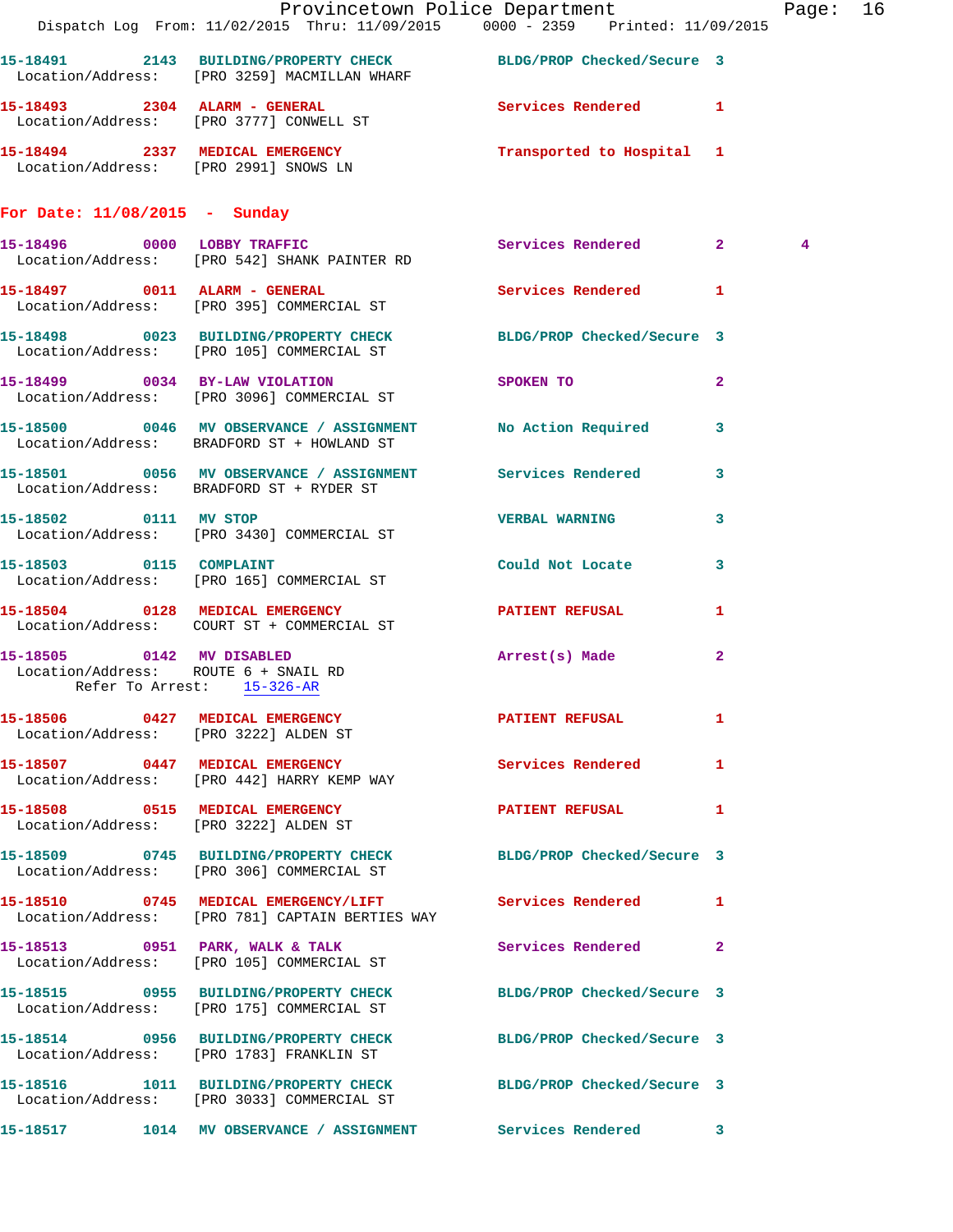|                                         | Provincetown Police Department<br>Dispatch Log From: 11/02/2015 Thru: 11/09/2015 0000 - 2359 Printed: 11/09/2015  |                            |                |
|-----------------------------------------|-------------------------------------------------------------------------------------------------------------------|----------------------------|----------------|
| Location/Address: [PRO 2513] ROUTE 6    |                                                                                                                   |                            |                |
|                                         | 15-18518 1032 BUILDING/PROPERTY CHECK BLDG/PROP Checked/Secure 3<br>Location/Address: [PRO 182] COMMERCIAL ST     |                            |                |
|                                         | 15-18519 1122 BUILDING/PROPERTY CHECK BLDG/PROP Checked/Secure 3<br>Location/Address: [PRO 1778] SHANK PAINTER RD |                            |                |
|                                         | 15-18520 1138 PARK, WALK & TALK<br>Location/Address: [PRO 105] COMMERCIAL ST                                      | Services Rendered          | $\mathbf{2}$   |
| Location/Address: [PRO 1646] WINSLOW ST | 15-18521 1205 BUILDING/PROPERTY CHECK                                                                             | BLDG/PROP Checked/Secure 3 |                |
| Location/Address: CARVER ST             | 15-18523 1227 ANIMAL CALL/FOX                                                                                     | <b>Services Rendered</b>   | $\mathbf{2}$   |
|                                         | 15-18522 1230 BUILDING/PROPERTY CHECK<br>Location/Address: [PRO 75] CAPTAIN BERTIE RD                             | <b>Services Rendered</b>   | 3              |
|                                         | 15-18524 1314 MV OBSERVANCE / ASSIGNMENT<br>Location/Address: HOWLAND ST + BRADFORD ST                            | <b>Services Rendered</b>   | 3              |
| 15-18526 1405 VANDALISM                 | Location/Address: [PRO 3317] CEMETERY RD                                                                          | Taken/Referred to Other    | 3              |
|                                         | 15-18527 1601 BUILDING/PROPERTY CHECK<br>Location/Address: [PRO 710] BRADFORD ST                                  | BLDG/PROP Checked/Secure 3 |                |
|                                         | $15-18528$ 1606 PARK, WALK & TALK<br>Location/Address: [PRO 2500] COMMERCIAL ST                                   | Services Rendered          | $\mathbf{2}$   |
| 15-18529 1616 BIKE GENERAL              | Location/Address: [PRO 2500] COMMERCIAL ST                                                                        | Services Rendered          | $\overline{a}$ |
|                                         | 15-18530 1619 PARK, WALK & TALK<br>Location/Address: [PRO 105] COMMERCIAL ST                                      | Services Rendered          | $\mathbf{2}$   |
|                                         | 15-18531 1649 MV OBSERVANCE / ASSIGNMENT<br>Location/Address: BRADFORD ST + STANDISH ST                           | Citation/Warning Issued    | 3              |
| 15-18532<br>1706                        | MV STOP<br>Location/Address: [PRO 357] COMMERCIAL ST                                                              | <b>VERBAL WARNING</b>      | 3              |
| 15-18533 1724 COMPLAINT                 | Location/Address: [PRO 1760] PRISCILLA ALDEN RD                                                                   | Peace Restored             | 3              |
|                                         | 15-18534 1742 BUILDING/PROPERTY CHECK BLDG/PROP Checked/Secure 3<br>Location/Address: [PRO 433] RYDER ST EXT      |                            |                |
| 15-18535 1752 MV STOP                   | Location/Address: BRADFORD ST + COURT ST                                                                          | <b>VERBAL WARNING</b>      | 3              |
| Location/Address: [PRO 571] ALDEN ST    | 15-18536 1803 BUILDING/PROPERTY CHECK                                                                             | BLDG/PROP Checked/Secure 3 |                |
|                                         | 15-18537 1821 BUILDING/PROPERTY CHECK<br>Location/Address: [PRO 3033] COMMERCIAL ST                               | BLDG/PROP Checked/Secure 3 |                |
|                                         | 15-18538 1825 MV OBSERVANCE / ASSIGNMENT BLDG/PROP Checked/Secure 3<br>Location/Address: BRADFORD ST + RYDER ST   |                            |                |
| 15-18539 1830 ASSIST CITIZEN            | Location/Address: [PRO 442] HARRY KEMP WAY                                                                        | SPOKEN TO                  | 3              |
|                                         | 15-18541 1847 BUILDING/PROPERTY CHECK BLDG/PROP Checked/Secure 3<br>Location/Address: [PRO 2898] JEROME SMITH RD  |                            |                |
| Location/Address: [PRO 94] BRADFORD ST  | 15-18540 1850 BUILDING/PROPERTY CHECK Services Rendered                                                           |                            | 3              |

Page:  $17$ <br> $15$